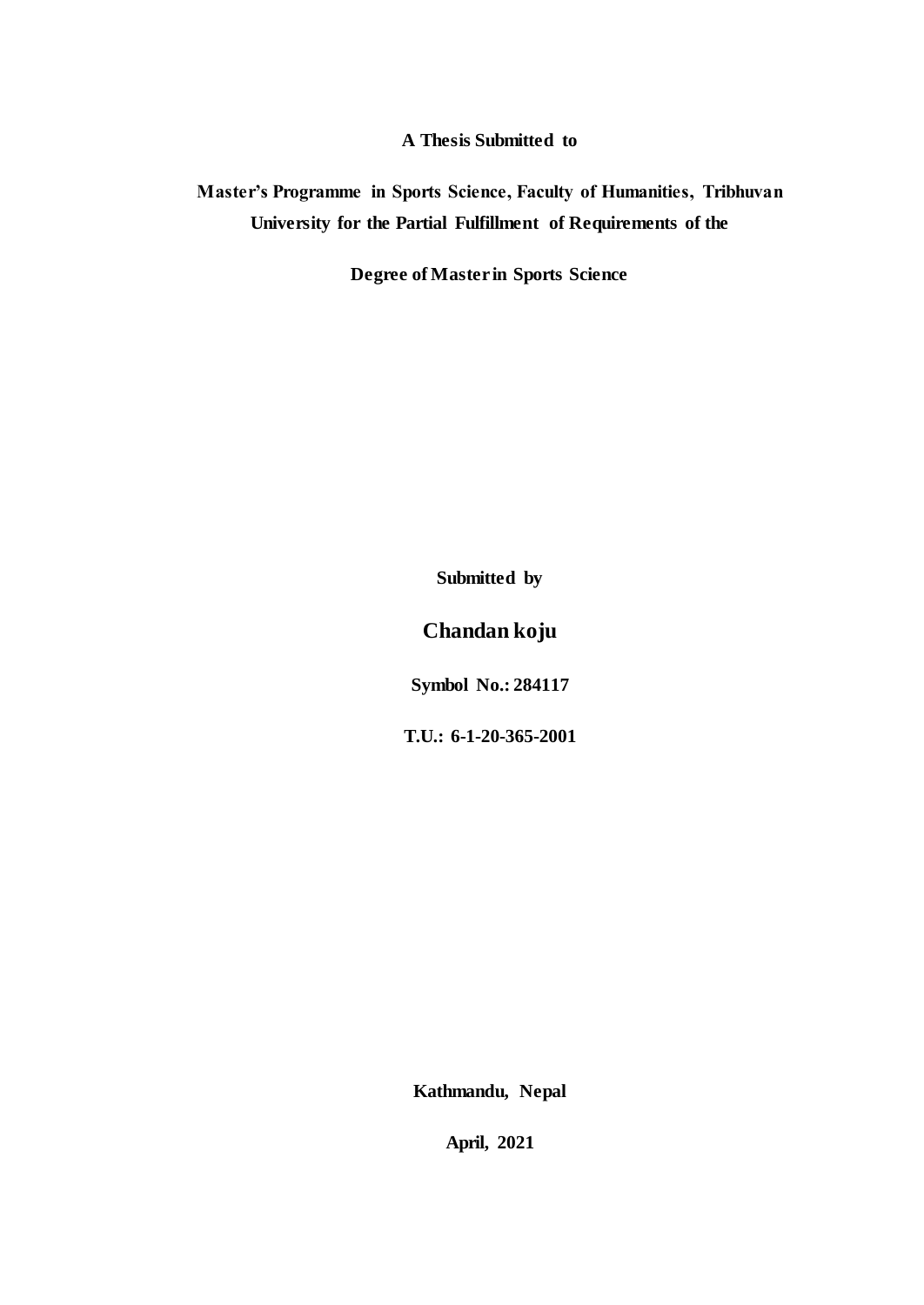## **DECLARATION**

I, hereby, declare that to the best of my knowledge this thesis is my original and no part of it was earlier submitted for the candidature of research degree to any university, college, or educational institutions. Whatever subject matter, I have presented in this thesis report belongs to my work and has not been copied from the past thesis.

,

**Date**:June 2021 …….…………….

 **CHANDAN KOJU**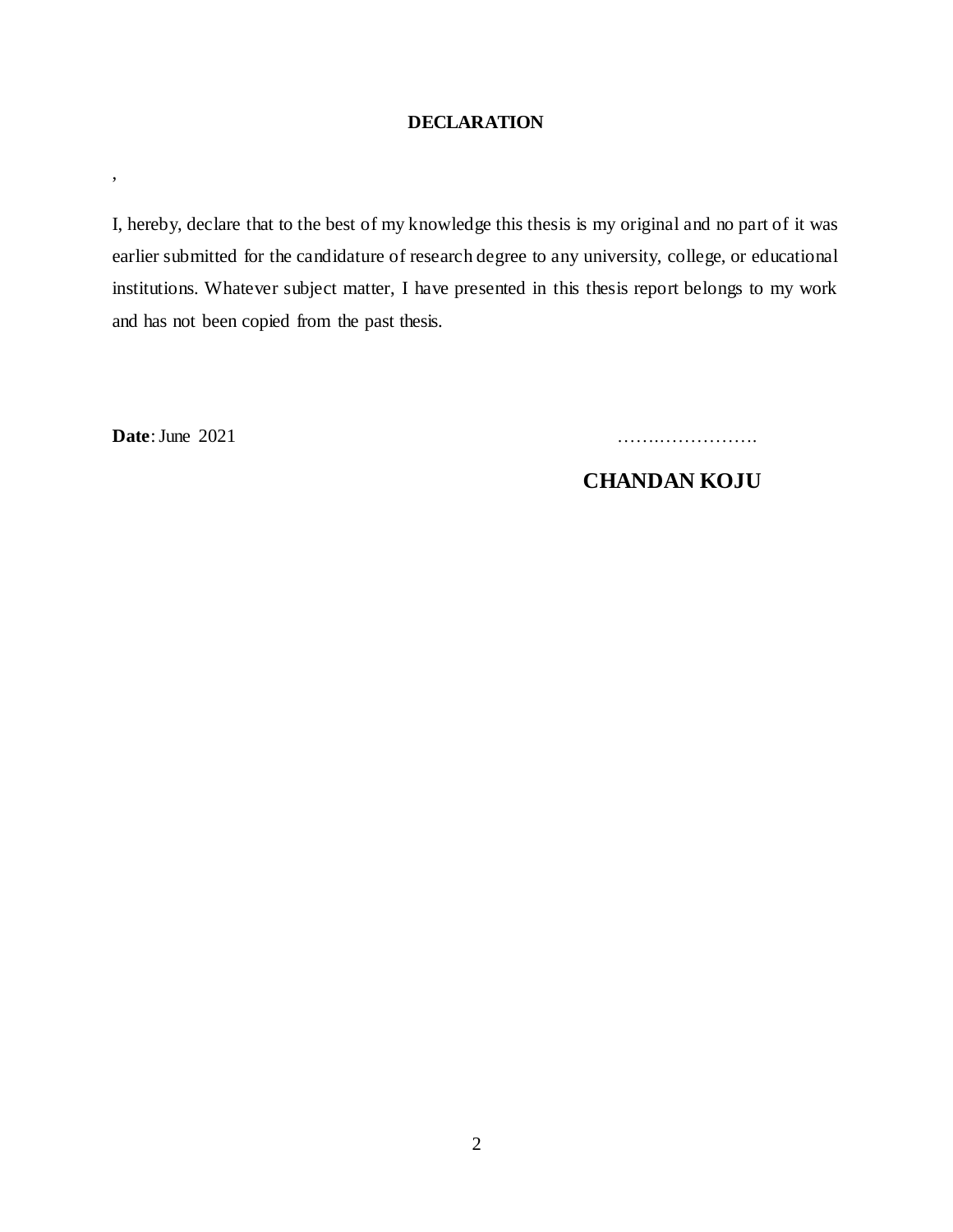### **RECOMMENDATION LETTER**

This is to certify that…………. conducted this thesis entitled **"topic "** under my guidance and supervision. This thesis report is the result of his work and he has not copied any aspect from another past thesis. Therefore, I recommend this thesis for final evaluation.

Date: ……………………. ……………………………..….…………

Diwakar Lal Amatya

Supervisor

Sports Science Department

Tribhuvan University, Kirtipur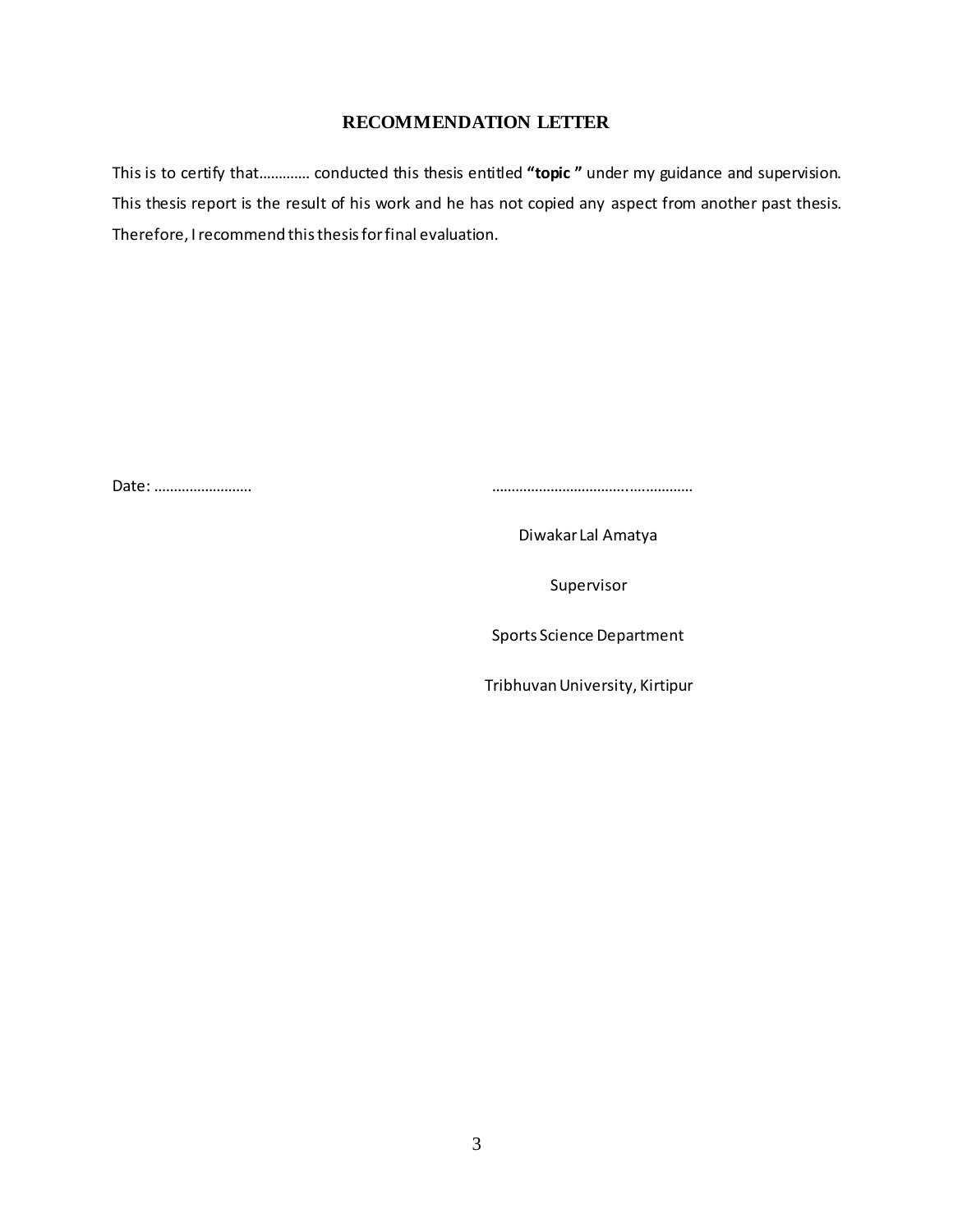## **VIVA VOCE SHEET**

The thesis entitled "topic ................" was submitted to the humanities and social science department to fulfill the partial requirements for the master's degree in sports science by Mr…………. has been approved.

### **Thesis Evaluation Committee Signature**

……………

Associate professor \_\_\_\_\_\_\_\_\_\_\_\_\_\_\_\_\_\_

Sports Science Department Supervisor

Tribhuvan University, Kritipur

………………………………………

Tribhuvan University, Kritipur

Date:

……………………

Sports Science Department External

Co-supere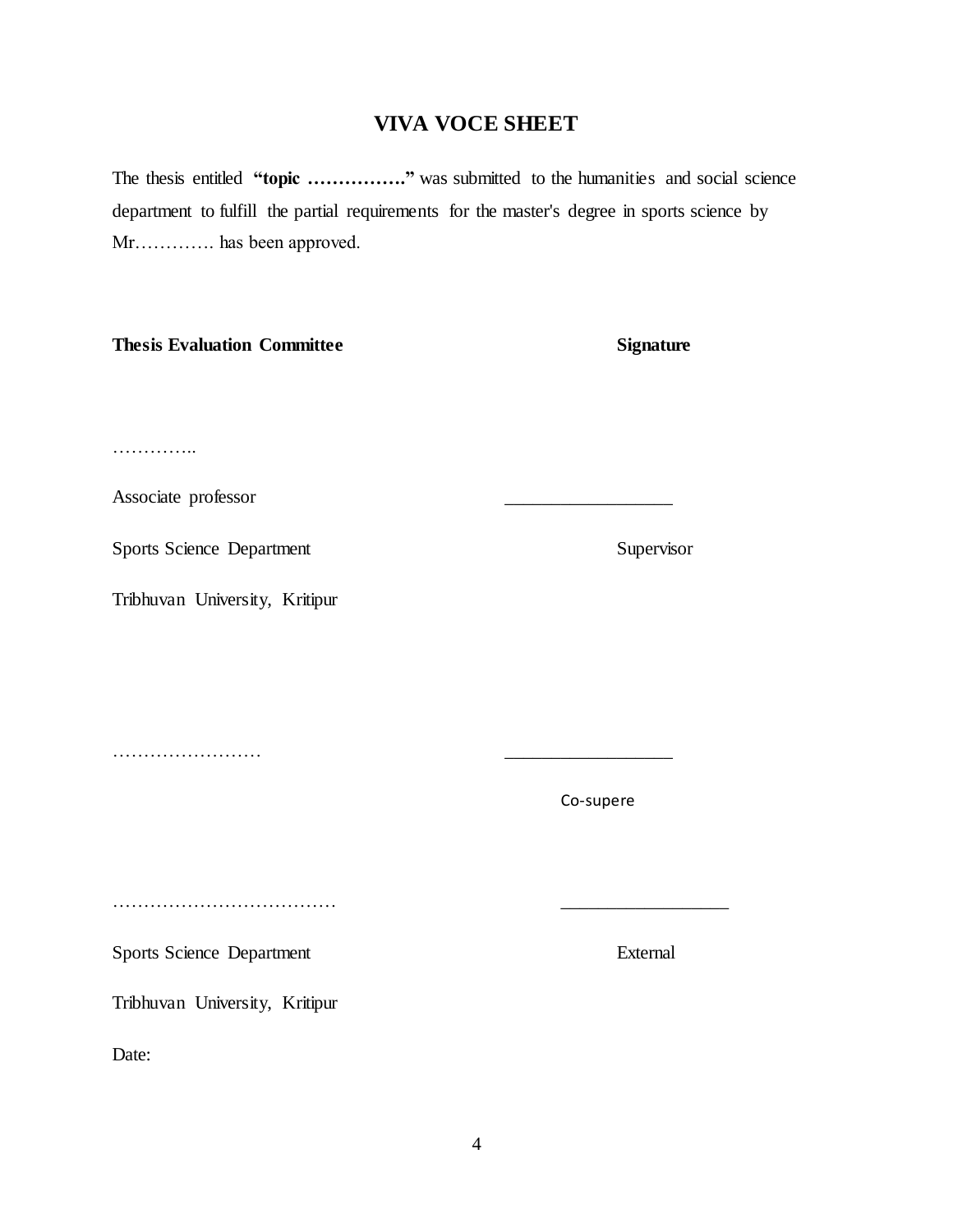## **ACKNOWLEDGEMENTS**

I would like to express my sincere thanks to my respected Supervisor, Sports Research Expert Mr. Diwakar Lal Amatya for his support, guidance, encouragement and important suggestions in completing my thesis.

I would also like to thanks to Programme co-ordinator Mr. Ganga bahadur Thapa, Head of Master Program in Sports Science, Professor Dr. Ram Krishna Maharjan, Associate Profess,Bidhan Acharya and Faculty of Humanities and Social Science, Master Programme in Sports Science for their encouragements, feedbacks and valuable suggestions during my thesis.

I extend my sincere thanks to the Ministry of Youth and Sports for providing financial support in conduction of my thesis.

Thanks goes to all the sports departments of All Nepal Football Association (ANFA), Tribhuvan Army Football Club (TAC), Nepal Police Club (NPC) and Armed Police Force Football Club (APF), Coaches and players of respected Teams, that they provide permission to conduct my data collection and also by providing respondents to my research work.

Similarly, thanks to my friends Sonam Buddha Lama, Champa Gurung, Bimala Tamang, Radheshyam Machamasi, Raju Sinkhwal, Captain Ashok Kalathoki, Ananta Thapa and Kumar Thapa who helped, assisted and managed for anthropometric Measurement.

Chandan Koju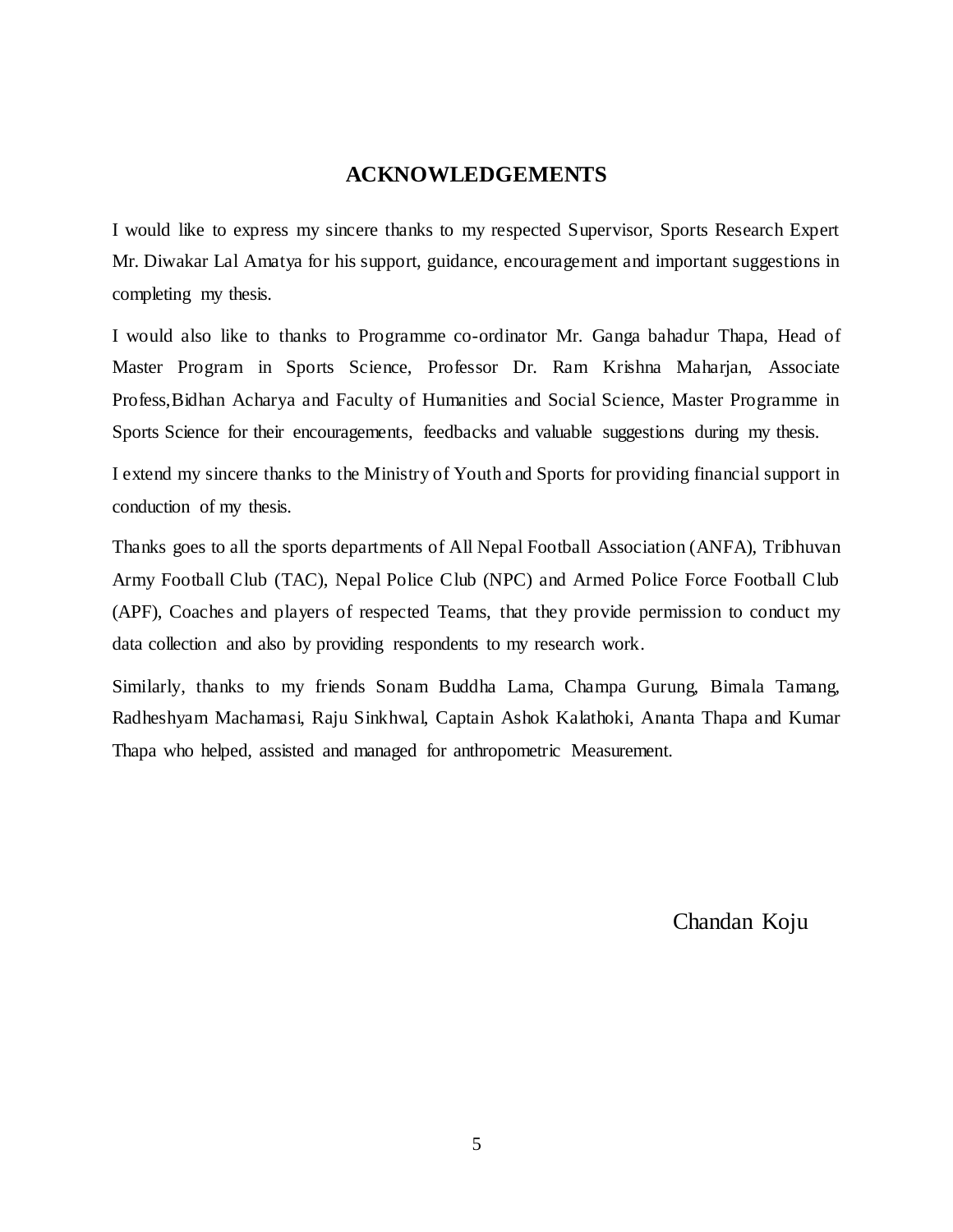## **ABSTRACT**

This comparative study was conducted to determine the anthropometric measurements and body composition, body mass index, and somatotype of Selected A division football Player of Nepal. Its said that, scientific studies of Footballer have tended to focus on tactics and techniques, thereby neglecting the physical and physiological profile of the players. Therefore, the purpose of this study was to examine physical and anthropometric characteristics of total of 71 footballers from three teams were studied. The teams were Tribhuvan Army Football Club (TAC), Nepal Police Football Club (NPC) and Armed Police Force Football Club (APF). All the anthropometric variables (i.e. body height, body mass, body mass index and body adiposity) were measured following the standard procedures of the International Society for the Advancement of Kinanthropometry (ISAK) as outlined by Marfell-Jones et al (2006). A stadiometer and a calibrated scale were used to measure body height and mass of each player to the nearest 0.1 cm and 0.1 kg, respectively. The body mass index (BMI) was calculated from body height and mass  $\text{kg/m²}$ ). The percentage of body fat (%BF) was calculated from the sum of seven skinfolds (biceps, triceps, suprailiac, abdominal, subscapular, front thigh and medial calf) using a Harpenden skinfold calliper (Ross and Marfell- Jones, 1991).

Each athlete was tested for various anthropometric measurements necessary for the exact decimal ratings of endomorphy mesomorphy and ectomorphy equations developed by Carter (1980).

The study depicts that the average age of the players is 26.5 ( $\pm$  4.2) years, height is 169.2 ( $\pm$ 6.1) cm, and body mass is  $65.2$  ( $\pm 6.59$ ) kg. Average of 10.89 ( $\pm 3.9$ ) percent of body fat is contained with players and BMI is recorded 22.74  $(\pm 1.8)$  kg/m.<sup>2</sup> In the way Mesomorphy is recorded highest 4.52  $(\pm 1)$ , ectomorphy is 2.3 ( $\pm$ 0.97) and endomorphy is 2. ( $\pm$ 0.57).

The tallest players are from TAC with average height of  $171.42 \ (\pm 4.1)$  cm. The shortest players as recorded are from APF who measures 166.29 cm  $(\pm 5.7)$  in average. The players from TAC are heaviest as their average mass is 67.36 Kg  $(\pm 5.9)$  in compared to NPC's (65.24  $\pm$  7 Kg) and APF's (63  $\pm$  5.89 Kg). The youngest players among the three teams are of NPC with average age of 25.57 years  $(\pm 4)$  followed by APF with average age of 26 years ( $\pm$  3.59). There seems no significance difference in the BMI of the players of the teams. The highest value of endomorphy recorded is of NPC  $(2.46 \pm 0.7)$  followed by TAC  $(2.16 \pm 0.35)$  in compare to APF (2.25  $\pm$  0.52). The players of APF are the most muscular players as their average Mesomorphy is 5 ( $\pm$  0.75) where as that of NPC is 4.47 ( $\pm$  1.12). The value of Ectomorphy of TAC and NPC are the highest (2.34).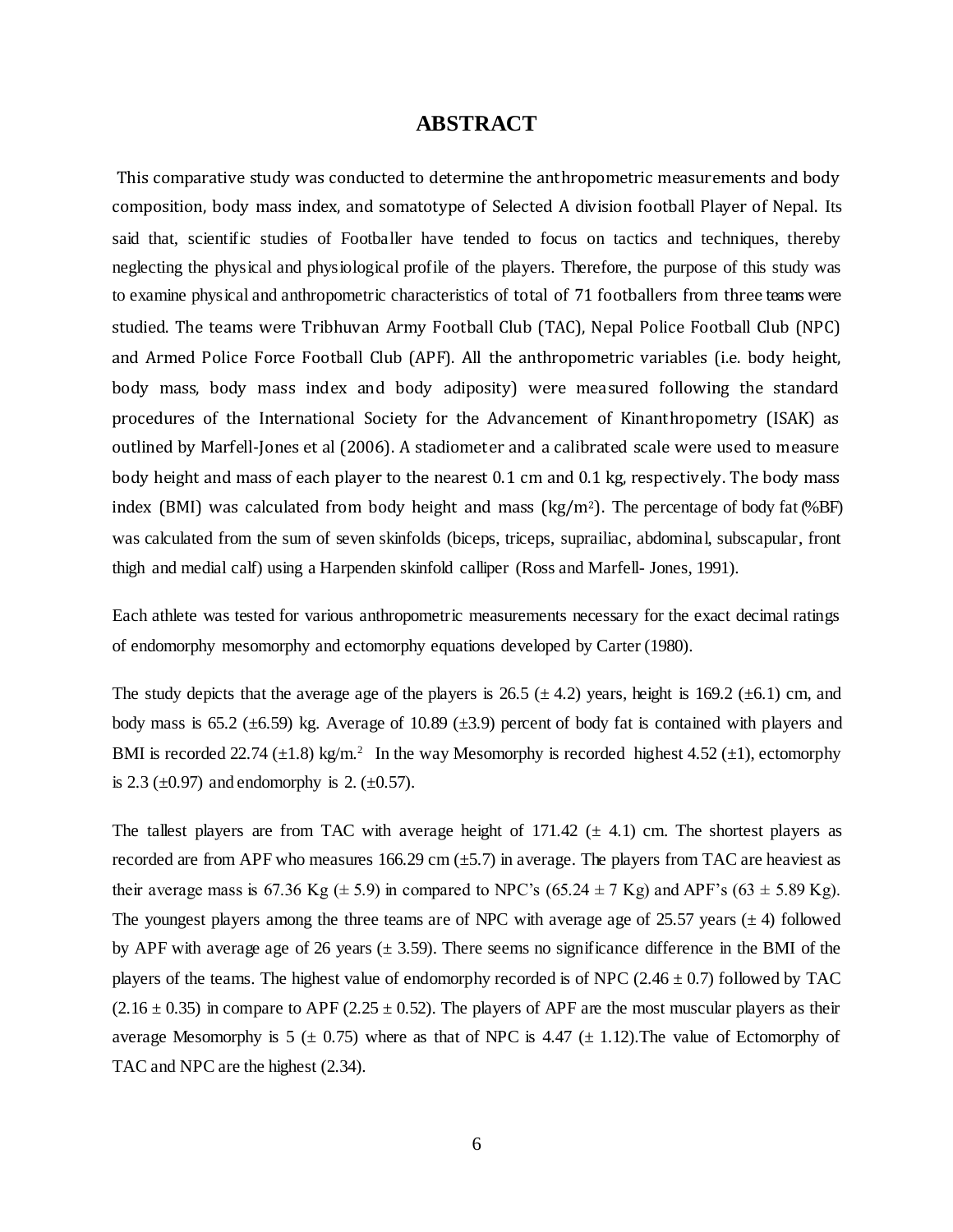## **TABLE OF CONTENTS**

**Titles Page No.**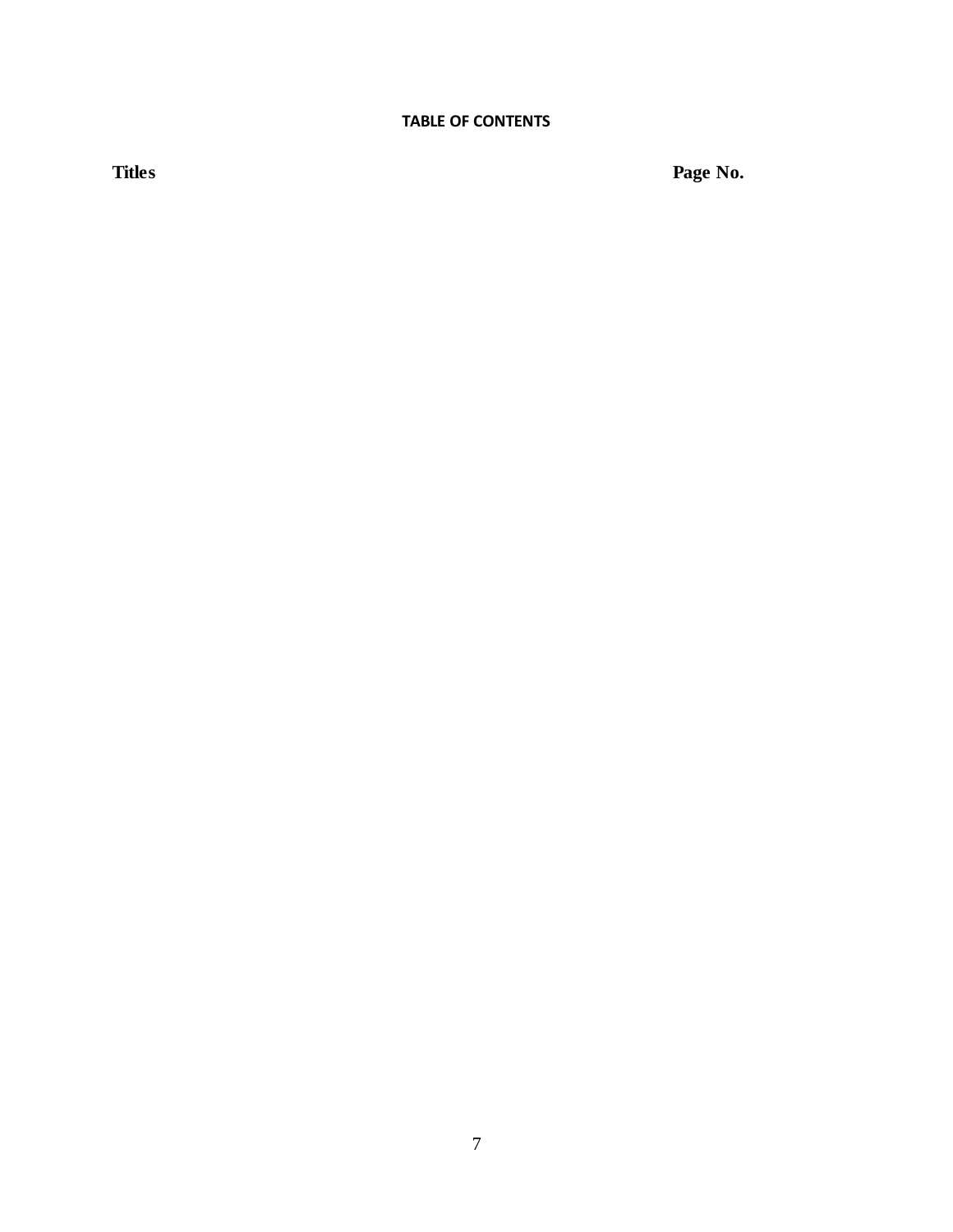# **LIST OF TABLES**

Table No. **Titles Page No. Page No.**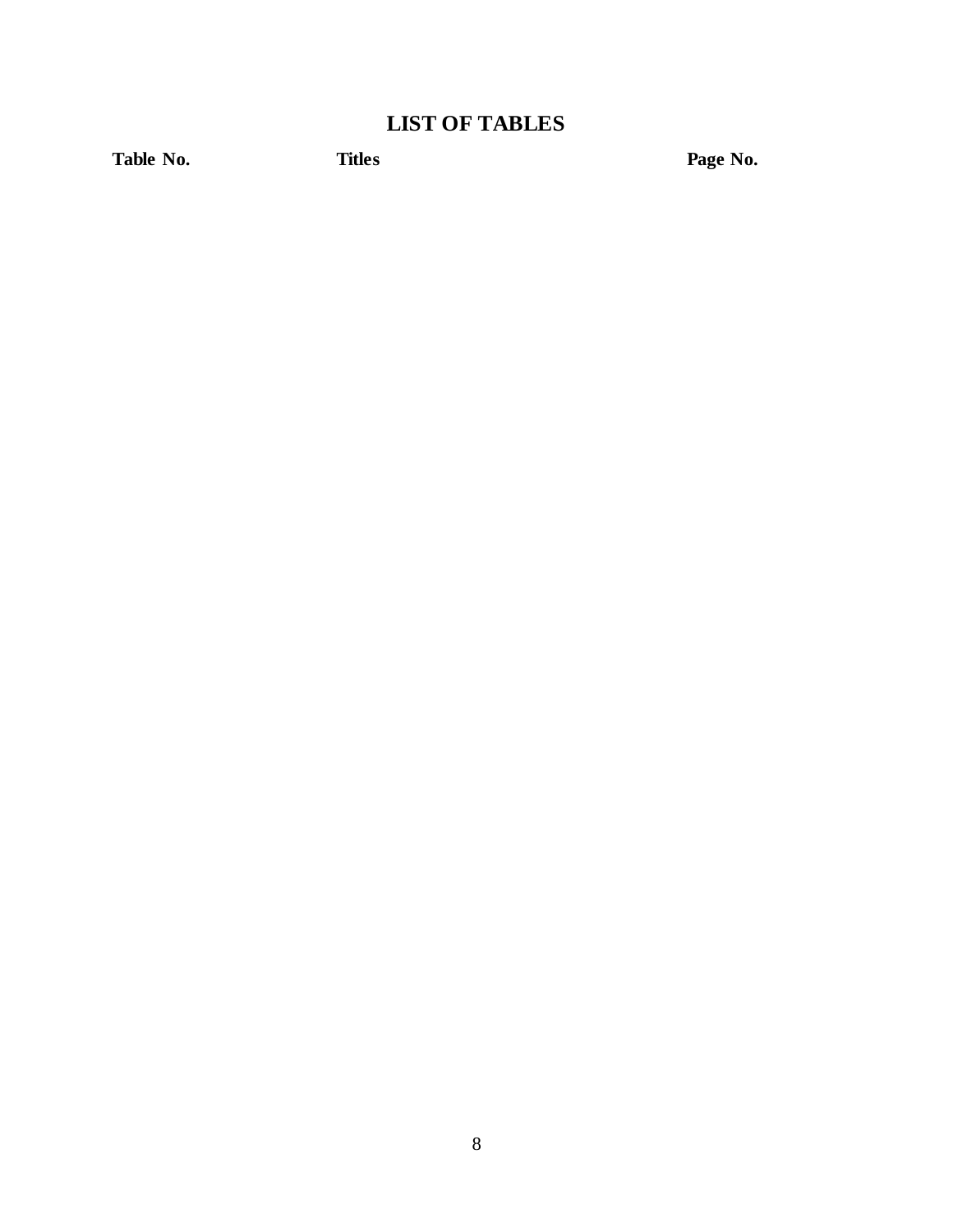# **ABBREVIATIONS**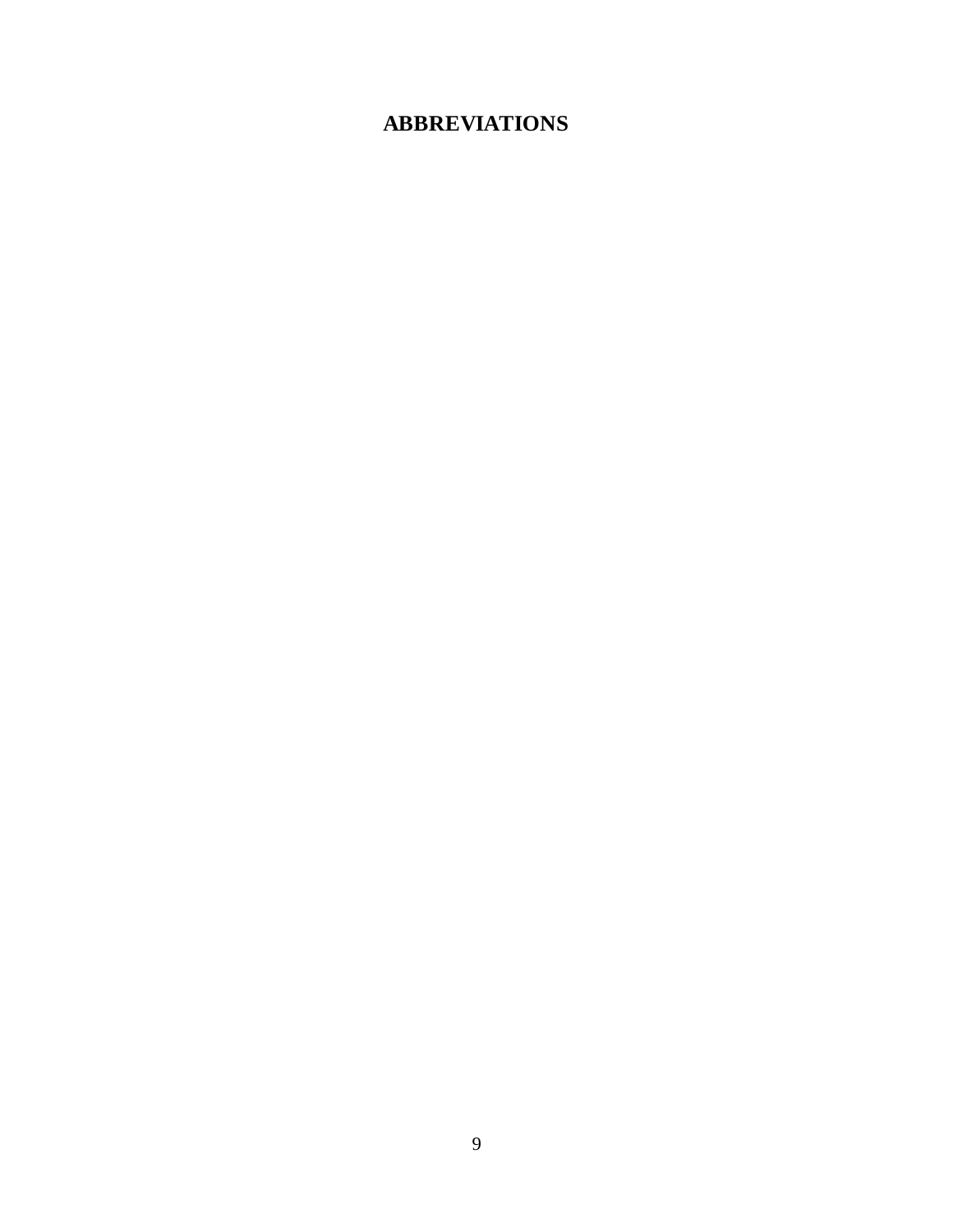# **CHAPTER I INTRODUCTION**

#### **1.1 General Background**

Kinanthropometry comprises of three Greek words kinein (to move), anthropos (man) and metrein (to measure) referring to the dynamic relationship and quantitative interface between human structure and function. It is defined as the study of human size, shape, proportion, composition, maturation, gross function and cardiorespiratory function, which e nables to understand growth, exercise, performance, and nutrition.The early 1970s witnessed emergence of a new scientific discipline called Kinanthropometry. (Ross et al 1980). (Citation rakhekomilena) Citation rakhda references ma insert citation ma gayerarakhnaparne)

Ever since that time kinanthropometry has grown to be an all-encompassing scientific interest; with the application in research related to auxology, physical anthropology, human biology, physical education, sports science and medical science. Kinanthropometry is a medium for individuals to contribute to basic research and applications and is closely associated to physical education, sports science and medicine, human biology, science of growth. It is a scientific specialisation dealing with body measurements in a variety of morphological perspectives, its application to movement and those factors which influence movement, including: components of body build, composition, proportions, shape and maturation; cardio - respiratory capacities and motor abilities; physical activities including recreational activity as well as highly specialised sports performance.

Along with Kinanthropometry, Somatotyping is one of the most useful methods of evaluating human physique. It is a physique classification system of quantified expression description and describes the physical characteristics of the body and allows a definition of body type through the analysis of its components. Somatotype is the description of body type based on three components of endomorphy, mesomorphy and ectomorphy. Endomorphy is the relative fatness; mesomorphy is the relative musculo-skeletal robustness, while ectomorphy is the relative linearity or slenderness of a physique. (The Heath-Carter method.)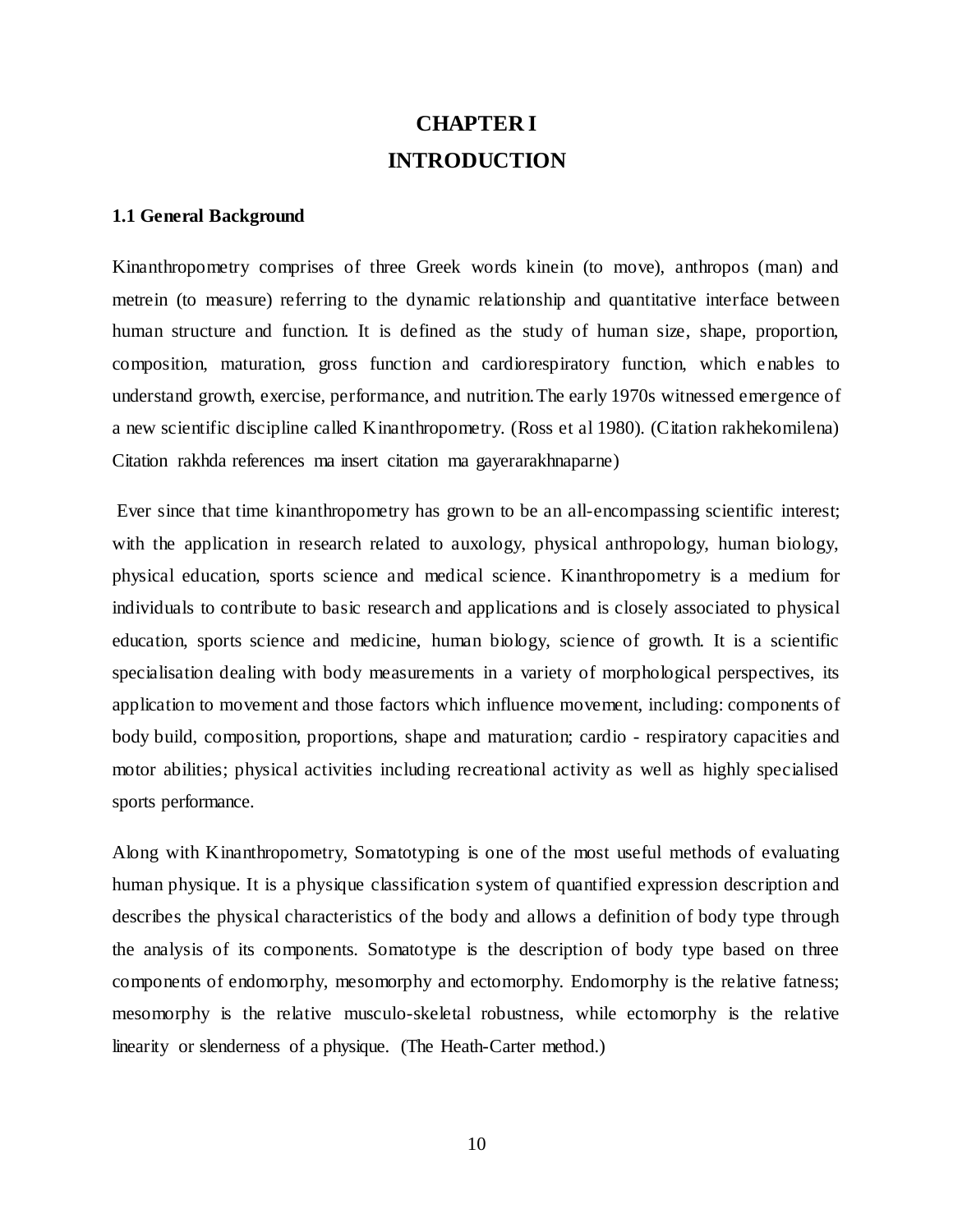The commonly used measures for anthropometric profile for athletes giving high performance are stature, sitting height to stature ratio, upper limb length to stature ratio, brachial index (ratio of length of the forearm to length of upper arm) and level of body fatness assessed using the s um of skinfold, wasit hip ratio, waist height ratio and body mass.

It has been observed that the performance of sportsmen in football is dependent on various characteristics of physiology, morphology and body composition. For the requirement of highlevel performance in Football, the development of high degree of conditional, technical and cocoordinative abilities are utmost importance. The anthropometrical characteristics are also known to be of rather paramount importance in footballers. In this regard, the use the word Kinanthropometry has been gaining more popularity in the recent years.

Football is probably the world's most popular sport, in Nepal too, played in practically every nation at varying levels of competence and the FIFA World Cup usually attracting millions of spectators. Football may be played competitively or for fun, as a career, a means of keeping fit or for recreational too. (Clark,2007; Reilly et al.,2000)

To be successful, Football players need the finest combination of tactical, technical, mental and physical characteristics(Bangsbo,1994). Consequently, it is important to understand the determinants of success in Football, such as the physical performance and anthropometric characteristics required of players in specific positions.

Football players are categorised into four groups: goalkeepers, defenders, midfielders and forwards. Therefore, players in the various positions have different position-specific anthropometric characteristics required for success (Bangsbo et al.,1991). It is found that midfielders were lightest and shortest and had the least percentage of body fat compared to those in the other playing positions (goalkeepers, defenders and forwards) (Adiniran et al 2009).

Nepal is striving for achieving better and excellence in performance in Football. At the same time, it has been observed the performance of Nepalese footballer is not just unsatisfactory but very poor at the international level. However, the efforts were made to improve the performance standard, but very little success has so far been achieved in this regard. Low economic standard of people, lack of scientific consciousness in the society, inadequate socio-political awareness of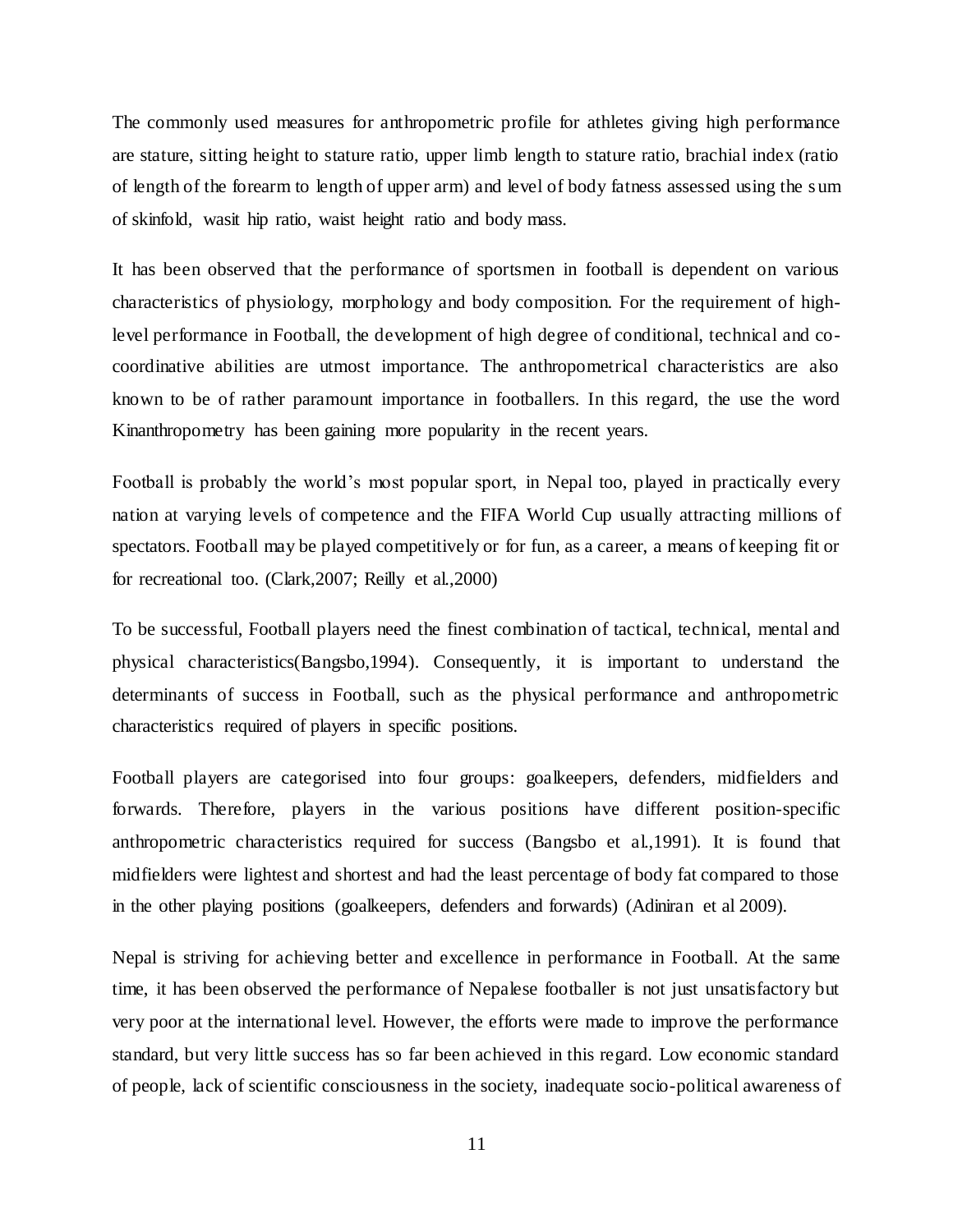its importance and little develop infrastructure facilities seems to be the main drawbacks for its development.

Kinanthropometry utilizes external anthropometry and it is assumed that these measurements reflect information about the structure and composition of internal tissue. Measurement made on body describes the present status or phenotype, but it is important to recognize the genetic endowment as well as the result of adaptation and environmental effects (Carter,1984).

It is well established now that the examination of one's body weight does not provide complete information of the fitness. The main reason for this is the lesser requirement of extra fat in the body in most of events in athletics, which help in providing relatively a greater mass of muscle and bone. It has been noticed that the athletes who were very lean bit heavy because of welldeveloped musculature were superior in performance in certain competitive sports such as football, weightlifters and shot put (cf. Sodhi, 1986).

The results of this study could therefore provide Football coaches and trainers with valuable information on how to efficiently and effectively plan and implement strategies for A-Division players. Such information may also be useful in understanding the physical fitness profiles of Football players in different positions so that coaches and sports sc ientists can direct positionspecific conditioning programmes appropriately to maximise successful performance.

Importance of Kinanthropometric Analysis are: .

- Development of improved performance.
- Helps in understanding body Composition.
- Create confidence in Player.
- Prevents sports injuries.
- Helps in research work.
- Improves in training techniques.
- Increases the popularity.
- Development of specific training.
- Improves performance in Football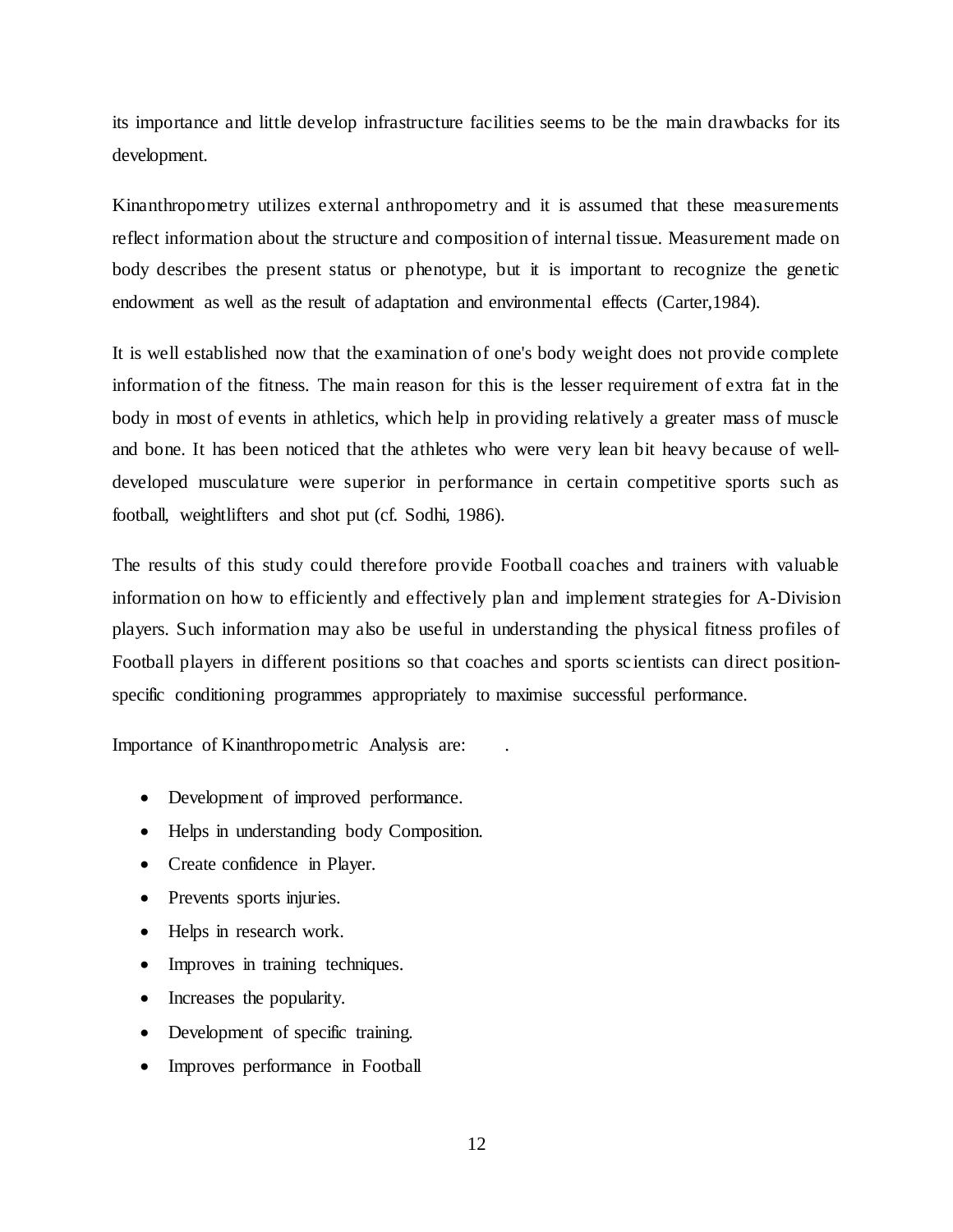This Kinanthropometry study may be the first scientific exploration in the footballer as well as in all the sports in Nepalese sports history. This study will help to know the kinanthropometric status of Nepalese football players. It is the opinion of the investigator that the outcome of this study will serve as a guideline for the coaches and trainer in future.

#### **1.2 Statement of the Problem (what is your statement of problem)**

The scientific studies of Footballer have tended to focus on tactics and techniques, thereby neglecting the physical and physiological profile of the players. Therefore, the purpose of this study was to examine physical and anthropometric characteristics of total of 71 footballers from three teams were studied. This study has been helpful to know the kinanthropometric status of Nepalese football players.

#### **1.3 Objectives of the study**

The general objective of this study is to explore the Anthropometric Analysis of A-Division Player of Nepal. Whereas the specific objectives are as follows:

- To identify the current status & classification of players.
- classification of sports person and know the current status
- selection of sports person and Motivation
- to study the development of sportspersons
- to predict performance potentials to compare and evaluate training method
- to diagnosis of postural defects and for clinical purpose

### **1.4 Significance of the study**

The Significance of the study are as follows:(write something Paragraph)

Sports science is based on practical and real experiences of many activities and events. Sports science activities are good for the health and development of the body too. It means school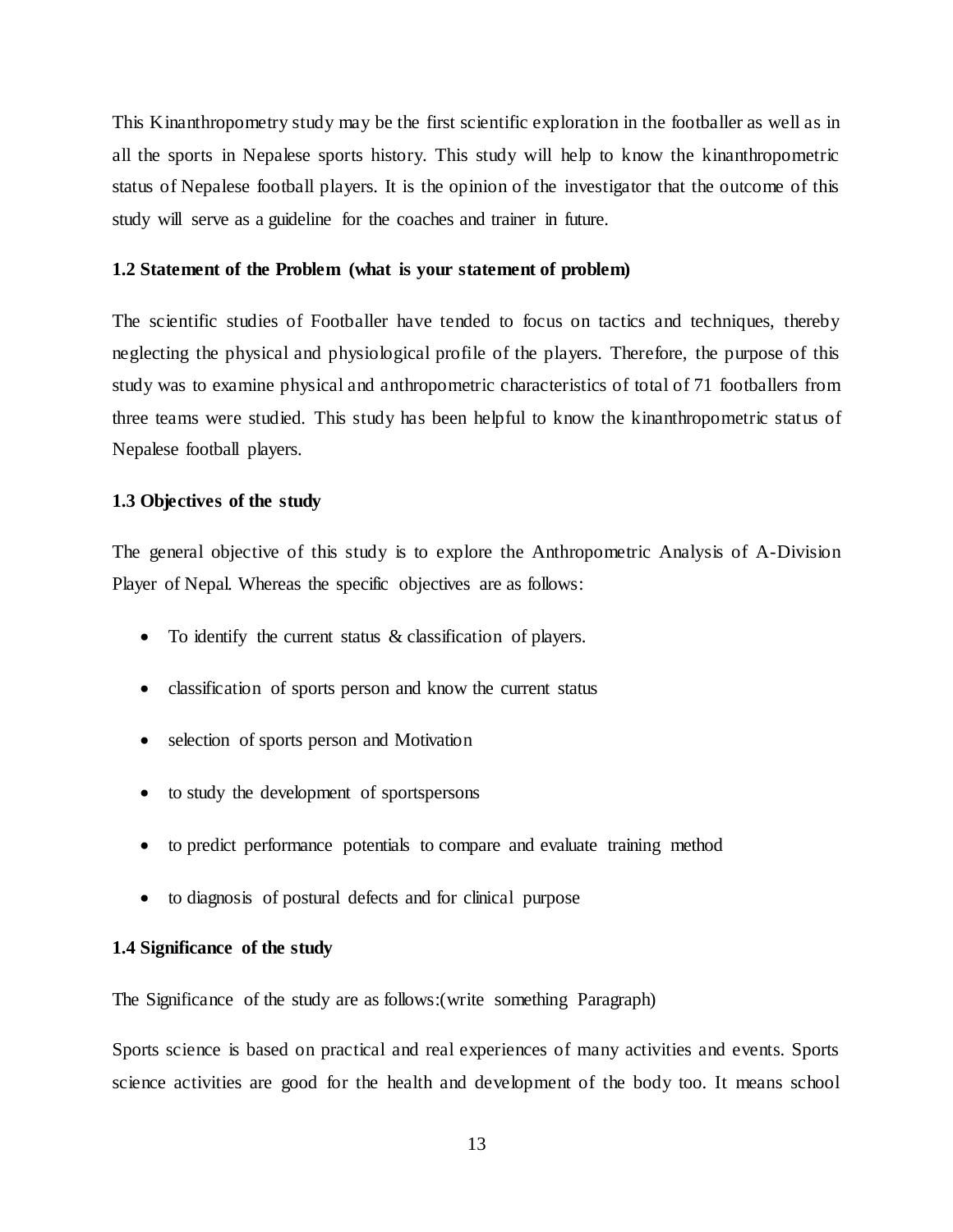children that are involving in many types of sports activities and games will be physically fit and healthy. Therefore, we can say that every person must emphasize teaching sports activities.

- I. The study would be useful for further research in the related field.
- II. It would help policymakers, Programmer conductor, coaches, & players.
- III. It would help to motivate the concerning sports agency in a particular area.
	- 1. This study may help in assessing the status of Nepalese Football player size, shape, proportion, body composition, somatic status.
	- 2. The study may be the probably first of its kind in Nepal.
	- 3. The study may point out the degree of lack of pre-requisite of physical structure of Nepalese Footballer, and help all those interested in Nepalese sports, to upgrade the standard of their Players.
	- 4. The study will help to compare Nepalese players with International Players.
	- 5. The Study will introduce the concept of kinanthropometry in Nepal, creating awareness about even for others sports in the country.
	- 6. This study will serve as a guideline for the coaches and trainer in future.
- 1.5 Delimitation of the Study (write something Paragraph)
	- The study was delimited National football players only.
	- 1. The study has been confined to male footballer only.
	- 2. The study has been conducted on the Selected "A Division" Football Players of Nepal.
	- 3. The data for this study were collected from A Division Football Clubs (TAC, NPC and APF) of Nepal.
	- 4. The study was limited to various specific skin folds, bone, height, weight and few other anthropometrical measurements.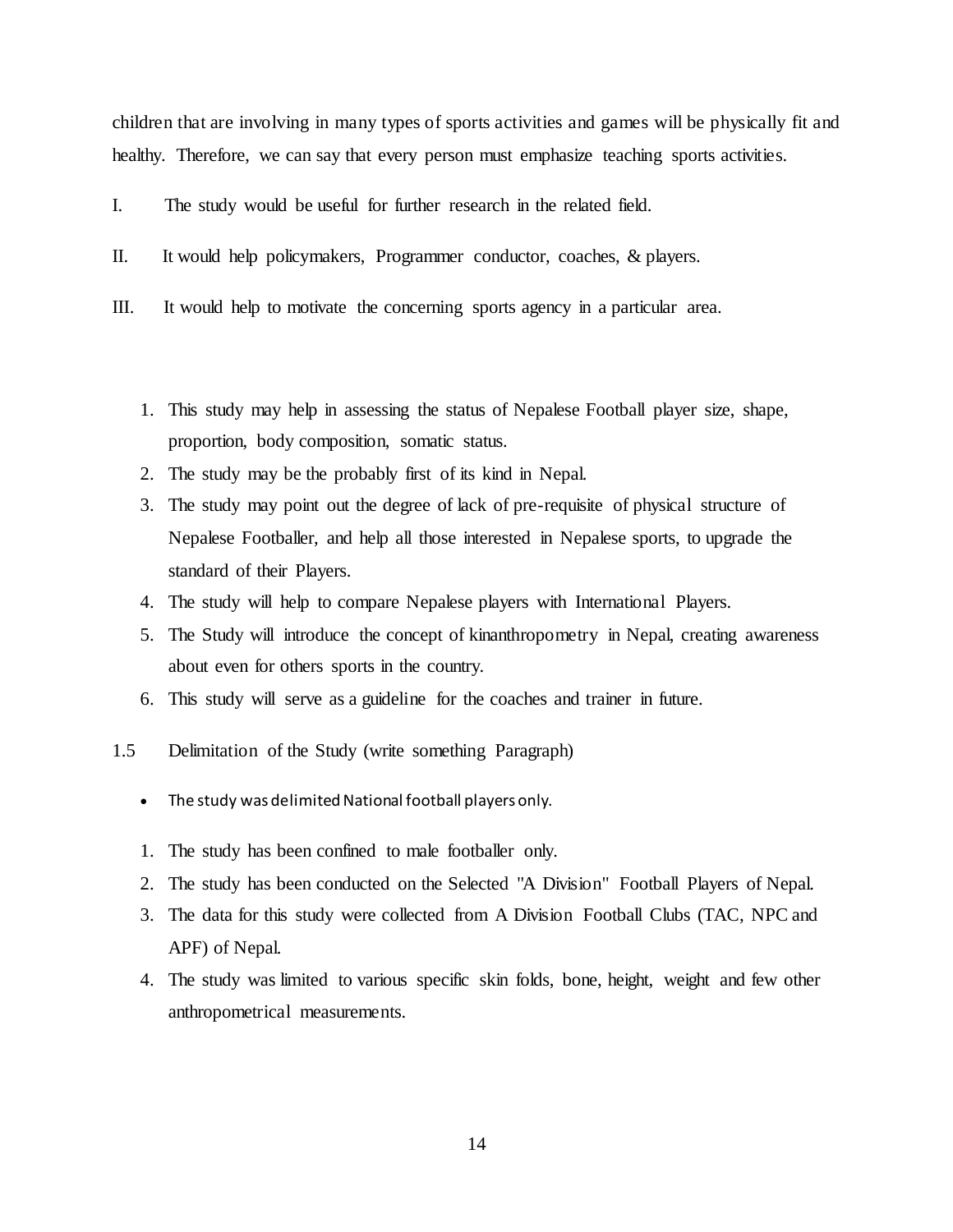#### **1.6 Organization of the study ( Ifnes)**

The research report has been organized in systematic and managed form. The all chapters of the research are presented in order accordingly.

The chapter one described the introduction with general background of the Kinanthropometry, statements of the problems related to topic, objectives behind the study and rational and significance of the study and this chapter also described the limitations of mentioned topic's study.

The chapter two of this study has deal and discourse with the review of literature of the topic in b theoretical aspects, variables, conceptual framework of the study and research questions.

All the anthropometric variables (i.e. body height, body mass, body mass index and body adiposity) were measured following the standard procedures of the International Society for the Advancement of Kinanthropometry (ISAK) as outlined by Marfell-Jones et al. (2006). A stadiometer and a calibrated scale were used to measure body height and mass of each player to the nearest 0.1 cm and 0.1 kg, respectively. The body mass index (BMI) was calculated from body height and mass  $(kg/m^2)$ . The percentage of body fat (%BF) was calculated from the sum of seven skinfolds (biceps, triceps, suprailiac, abdominal, subscapular, front thigh and medial calf) using a Harpenden skinfold calliper (Ross and Marfell- Jones, 1991). All the anthropometric measurements were performed by a researcher and other three personnel and it took 15 days to datas for four persons .

#### **HYPOTHESIS**

"The Fat percentage is more in the goalkeepers."

#### **statistical analysis**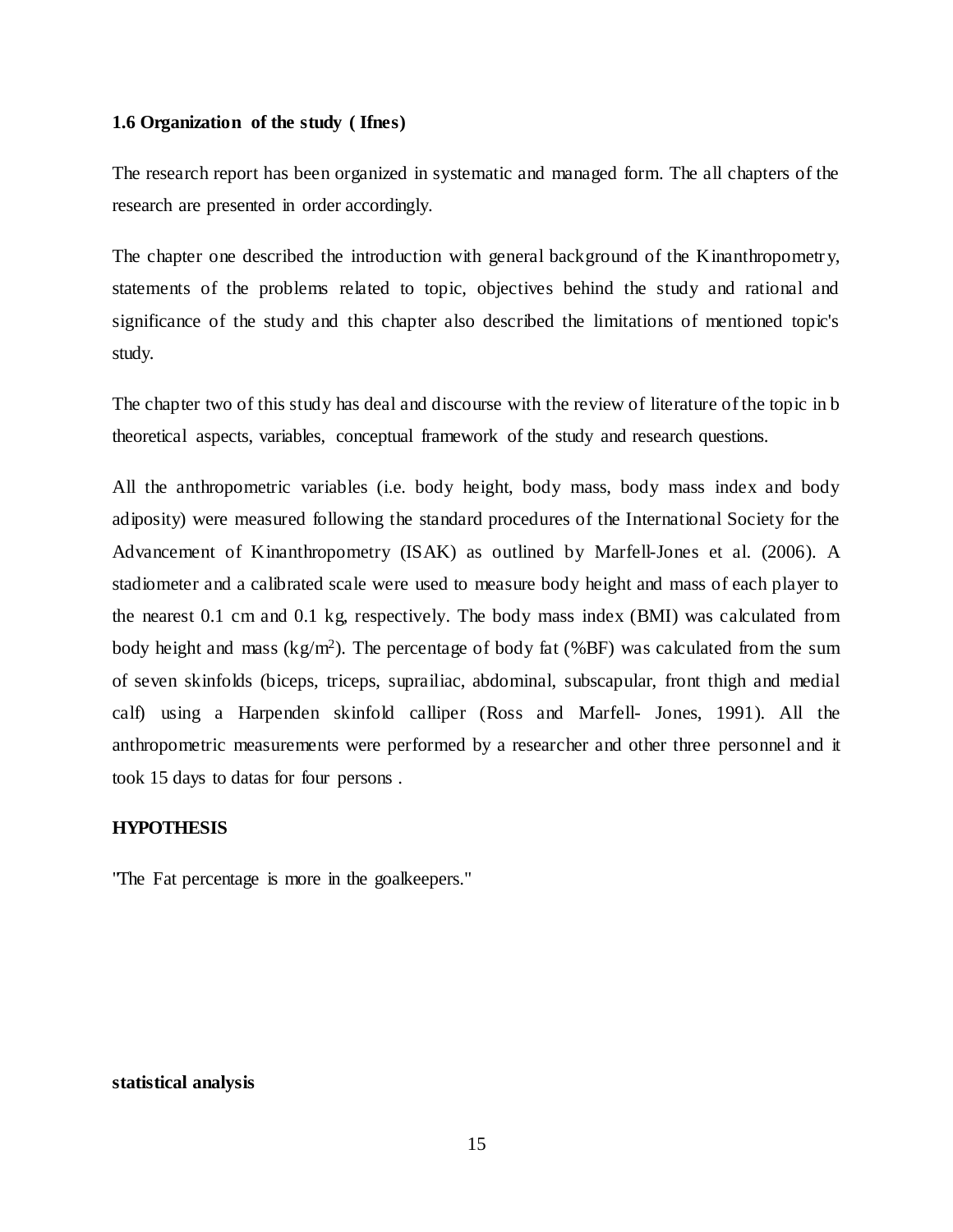All the anthropometric variables (i.e. body height, body mass, body mass index and Somatotype were analysed descriptive (i.e. mean and standard deviation) and quantitative. All Data were analysed using the Microsoft Office Excel 2007.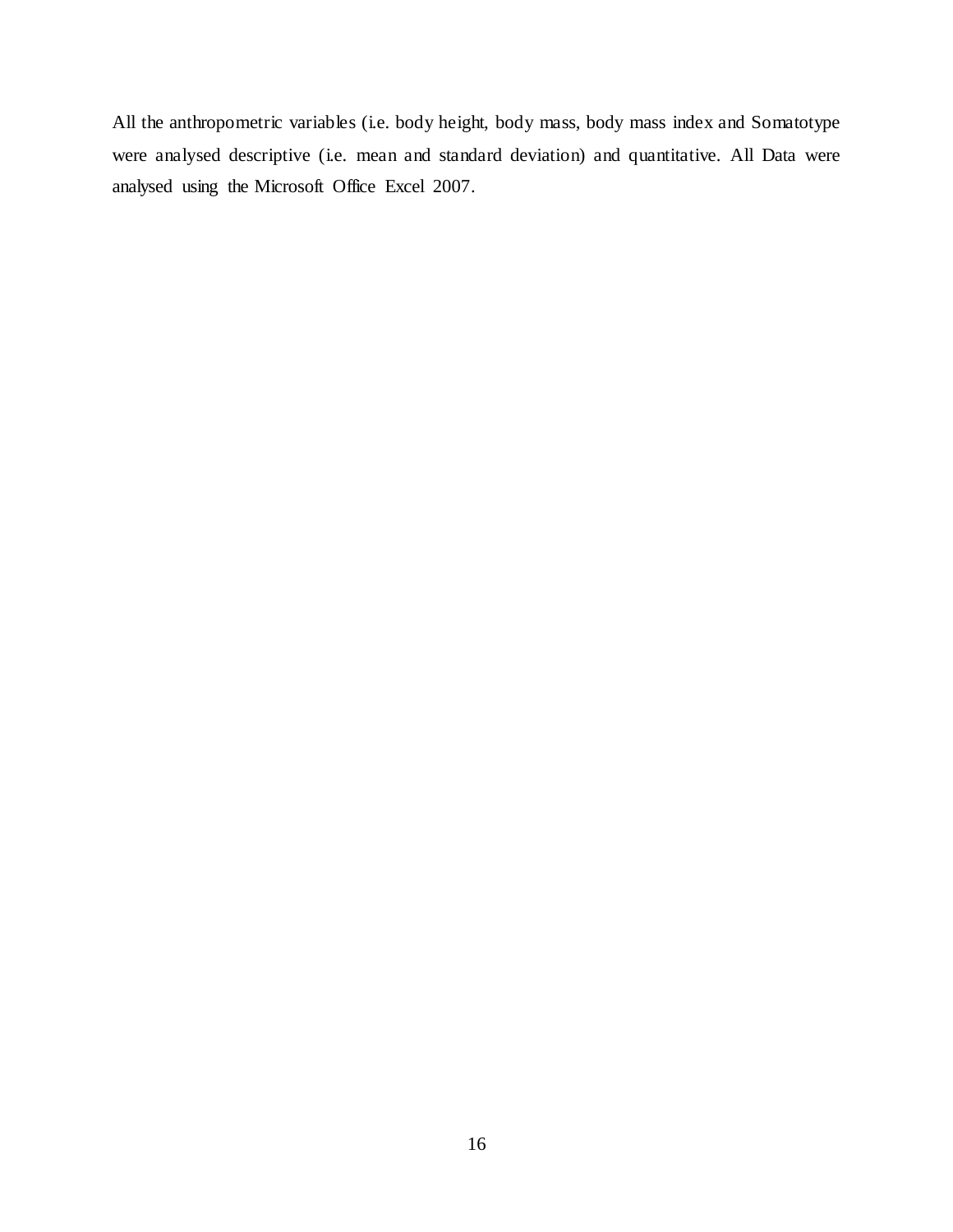## **CHAPTER – II REVIEW OF THE LITERATURE**

#### **2.1 Review of Literature**

A literature review is an evaluative report of information found in the literature related to the selected area of study. It should give a theoretical base for the research and help to determine the nature of the research.

Literature review helps to gather knowledge from different sources. Different topic related articles, reports, and other research paper is needed to explore the topic and to study more about the topic. Literature review is an account of what has been published by scholars and researchers on a specified topic. It helps to indentify the gaps in literature as well as it avoids time wastage and mistakes as others. Soccer is the most popular sport in the world, with the FIFA World Cup usually attracting millions of spectators (Clark, 2007; Reilly et al, 2000). Despite its global acclaim, studies have often focused on tactics and techniques at the expense of physical factors (Helgerud et al, 2001). Williams and Frankas (1998) are of the view that psychological, perceptual, technical, anthropometric and physiological factors must all be highly developed to reach an elite performance level. Therefore, in order to be successful, soccer players need the finest combination of tactical, technical, mental and physical characteristics (Bangsbo, 1994). Consequently, it is important to understand the determinants of success in soccer, such as the physical performance and anthropometric characteristics required of players in specific positions.

Football players are categorised into four groups: goalkeepers, de fenders, midfielders and forwards. Therefore, players in the various positions have different position-specific physical performance and anthropometric characteristics required for success. For example, the midfielders run the longest distances compared to forwards or defenders (Bangsbo et al.,1991) In their study of Nigerian university soccer players, Adeniran et al. (2009) found that midfielders were lightest and shortest and had the least percentage of body fat compared to those in the other playing positions (i.e. goalkeepers, defenders and forwards). The forwards were significantly lighter than defenders and goalkeepers. The goalkeepers were the tallest, heaviest and had the highest fat content (Adeniran et al. (2009).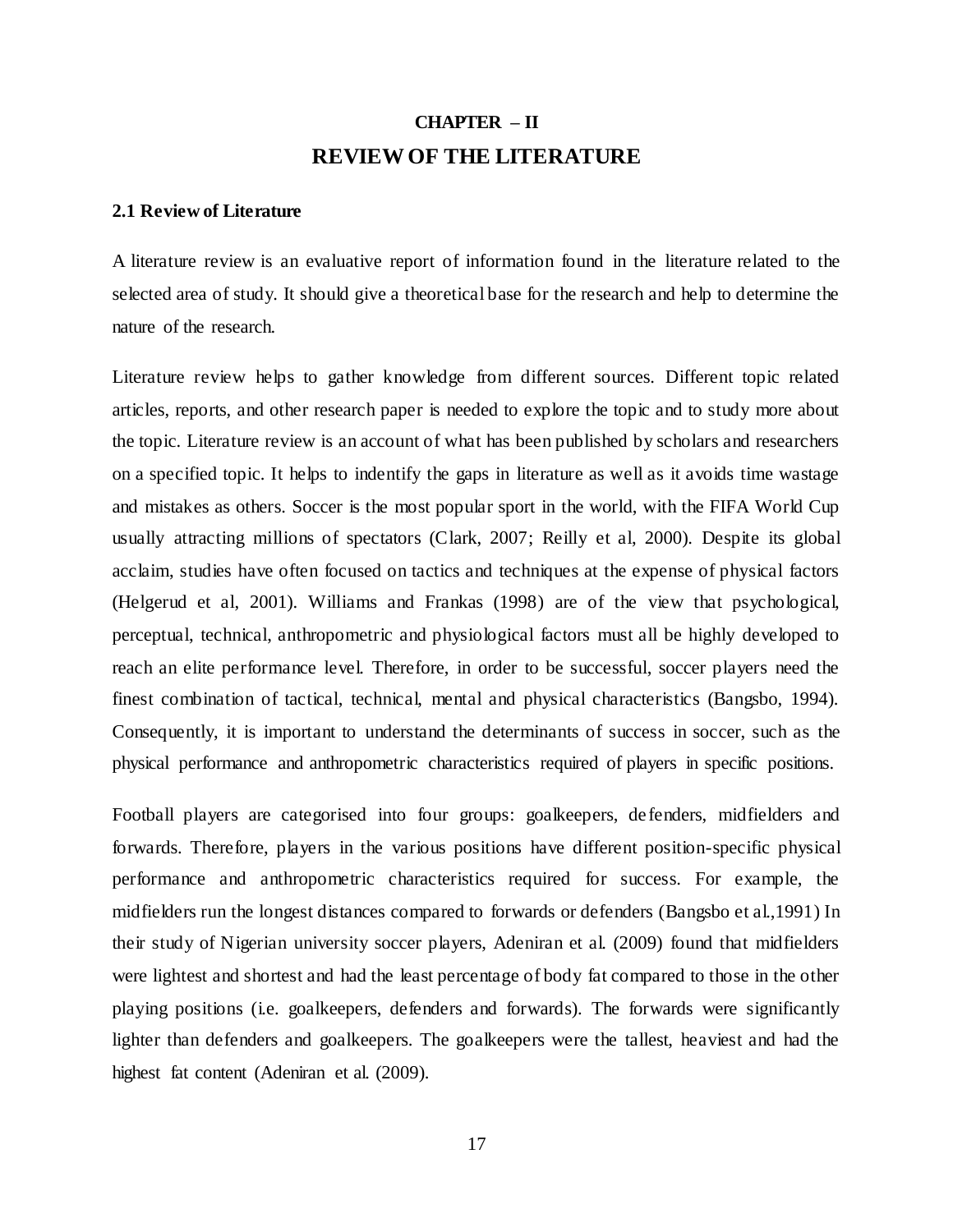Although soccer is the most popular sport in South Africa) (Kubayi et al., 2015) very few studies, if any, have assessed the physical performance and anthropometric characteristics of university soccer players in the country. Whilst many previous studies (e.g.;Casajus,2001; Clark, 2010; Kashani et al.,2013; Reilli et al.,2010) have focussed on national soccer teams and those in professional leagues, there is limited information on university soccer players who also have the potential for selection into national teams for future development. In fact, according to Gil et al (2010), most of the studies on soccer have been based on elite players, and there is very little research concerning amateur soccer players who have great prospects for professional development. Therefore, this study attempts to fill the gap in the literature by examining the physical fitness levels among university soccer players according to their playing positions.

The results of this study could therefore provide soccer coaches and trainers with valuable information on how to efficiently and effectively plan and implement strategies for university soccer players. Such information may also be useful in understanding the physical fitness profiles of soccer players in different positions so that coaches and sports scientists can direct position-specific conditioning programmes appropriately to maximise successful performance.

Likewise, literature review helps to carry on where others have already reached. It helps researcher to identify opposing views and enable the researcher to learn from previous theory on the subject. In order to justify my research topic, I will study various books, search on different sources and other related documents. It would be so hard to find out complete report related to this topic but by analyzing some related topic I will gather some information. I will check on internet on several sites to find out.............

The literature concerning the research work dealing with kinanthropometric aspects of footballer, discussed under the following sub-headings;

- 1. BMI
- 2. Somatotype
- 3. Body Composition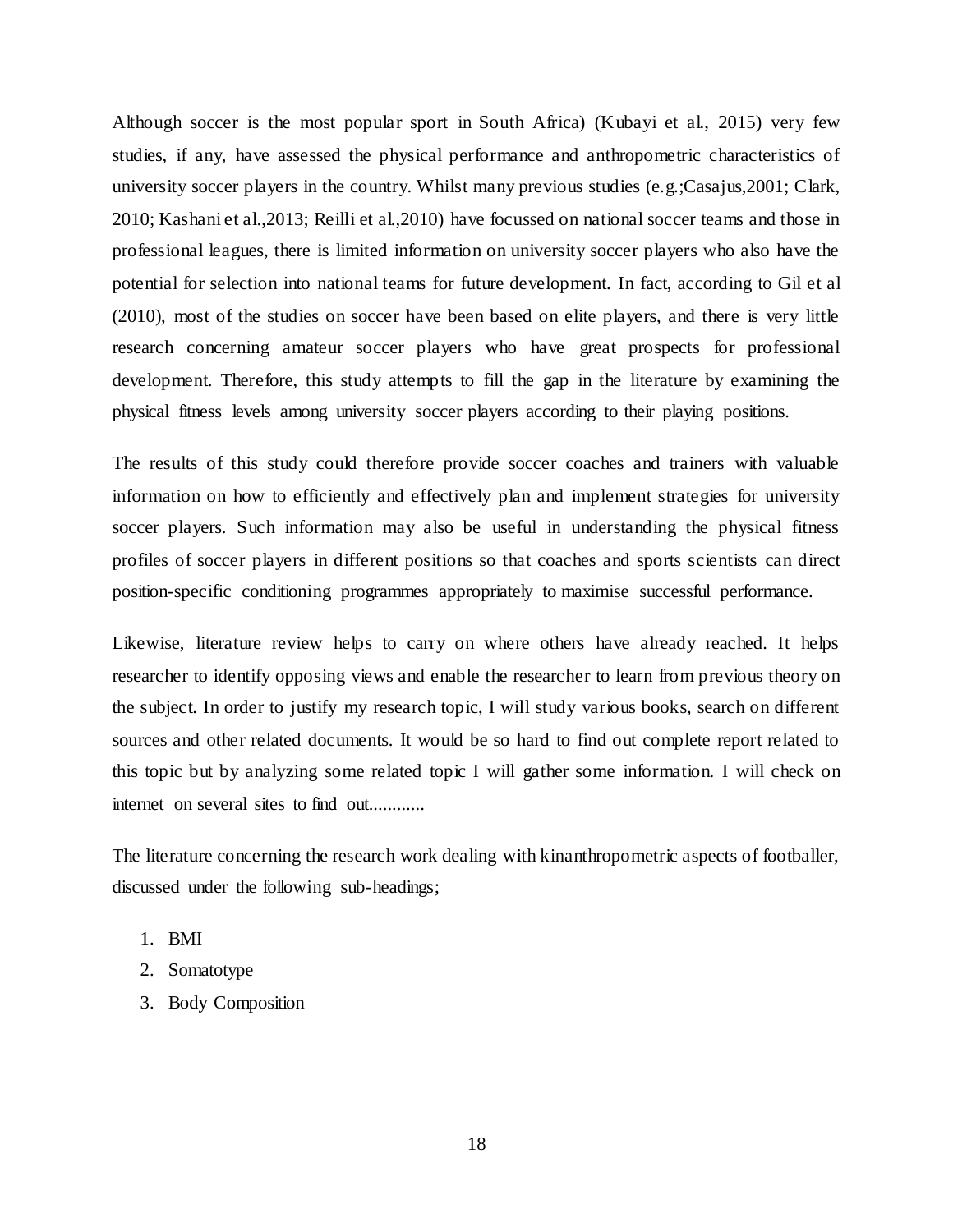#### **BMI**

#### BMI stands for Body Mass Index

This is a numerical value of weight in relation to the height. A BMI between 18.5 and 25 kg/m<sup>2</sup> indicates a normal weight. A BMI of less than 18.5 kg/m² is considered underweight. A BMI between 25 kg/m² and 29.9 kg/m² is considered overweight.

Body Mass Index is a simple calculation using a person's height and weight. The formula is BMI  $=$  kg/m<sup>2</sup> where kg is a person's weight in kilograms and m<sup>2</sup> is their height in metres squared. A BMI of 25.0 or more is overweight, while the healthy range is 18.5 to 24.9.

#### **Somatotype**

Sportsmen engaged in different kind of sports and games differ in many ways in their external body form. The variation in physical out look or built of sportsmen is an interesting aspect, which has attracted the scientist to analyze and classify them.

Human beings differ in many ways in their external body form. The variations and the process of modification in physical out look of humans and the athletes engaged in different sports is an interesting aspect which has tempted the scientists to analyses and classify them. Athletic populations are characterized by tremendous variability in their morphological and genetically make- up.

A somatotype is a description of present morphological confirmation. It is expressed in ratings, consisting of three sequential numbers, always recorded in the same order. Each number represents evaluation of one of the three primary components of physique, which describe individual variation in human morphology and composition. Endomorphy, or the first component, refers to relative fatness and leanness of the physique; mesomorphy, or the second component, refers to musculo-skeletal development relative to height; and ectomorphy, or the third component, refers to the relative linearity of individual physique (Carter, 1980).

Somatotype is a physique classification based on the concept of shape, disregarding size. It is an appealing technique because it is a classification of the total body shape that can be expressed as a single rating. There are several systems of somatotyping, most of which are based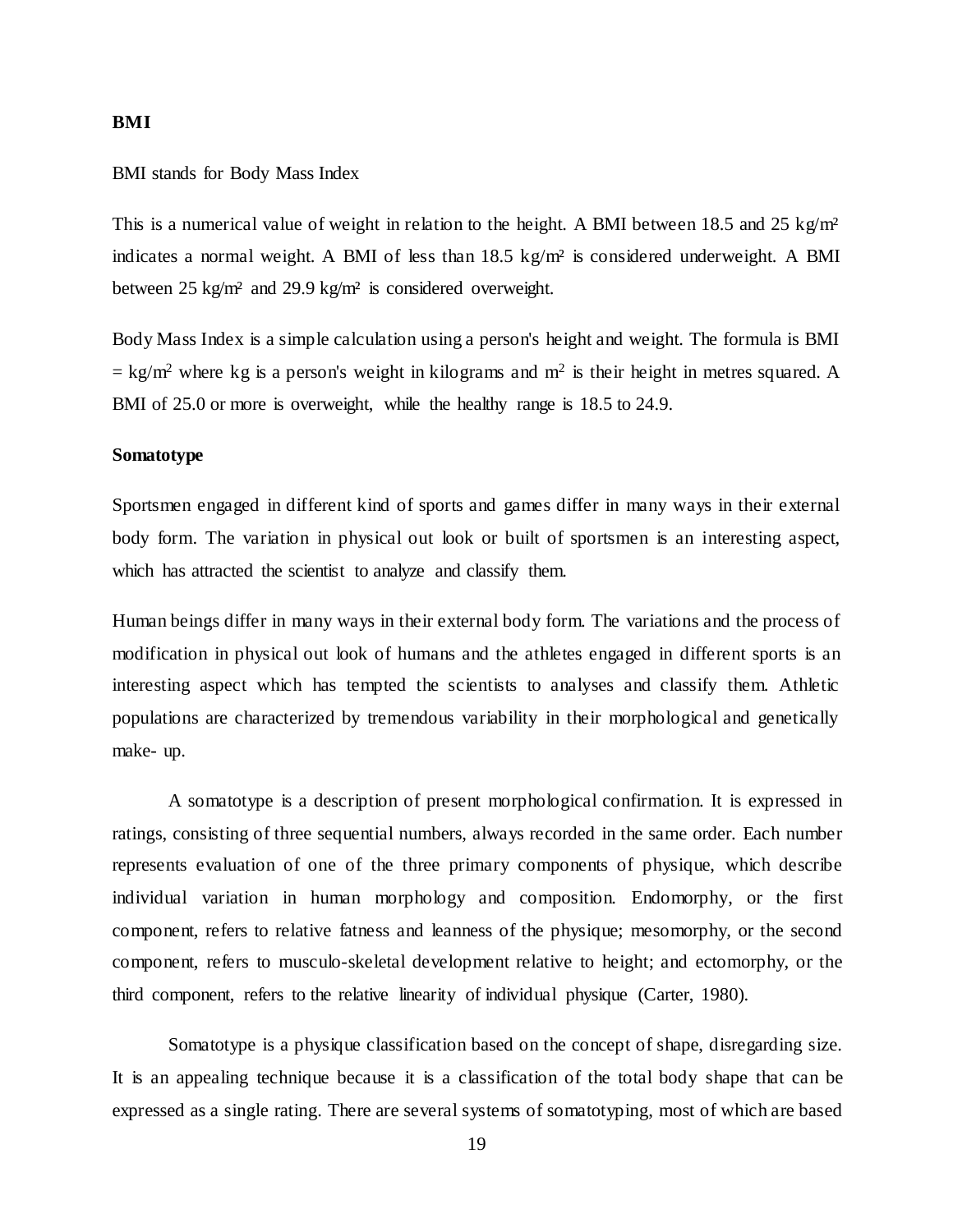on the three component ratings of Sheldon and others, 1940. The rating represents the evaluation of following three components of the physique (Craig, N.P. 1991)

- **Endomorphy:** refers to the relative fatness of the body.
- **Mesomorphy:** refers to the relative muscular development per unit height of the body.
- **Ectomorphy:** refers to the relative linearity of the body

Sheldon categorized all possible body types according to a scale ranging from 1 to 7 for each of the three 'somatotypes', where the pure 'endomorph' is  $7-1-1$ , the pure 'mesomorph'  $1-7-1$  and the pure 'ectomorph' scores  $1-1-7$ . From type number, an individual's mental characteristics could supposedly be predicted.

Sheldon's "somatotypes" and their associated physical and psychological traits were characterized as follows:



#### *Comparison of body types*

 **Ectomorphic**: characterized as skinny, thin, slender, slim, lithe, lanky, neotenous, flatchested, lightly muscled, weak, fragile, delicate, and usually tall; described as intelligent, contemplative, melancholic, industrious, effeminate, submissive, inferior, perfectionist, quirky, idiosyncratic, sensitive to pain, soft, gentle, loving, helpful, placatory, calm, peaceful, vulnerable, humble, self-deprecatory, socially awkward, solitary, secretive, concealing, self-conscious, introverted, shy, reserved, defensive, uncomfortable, tense, and anxious.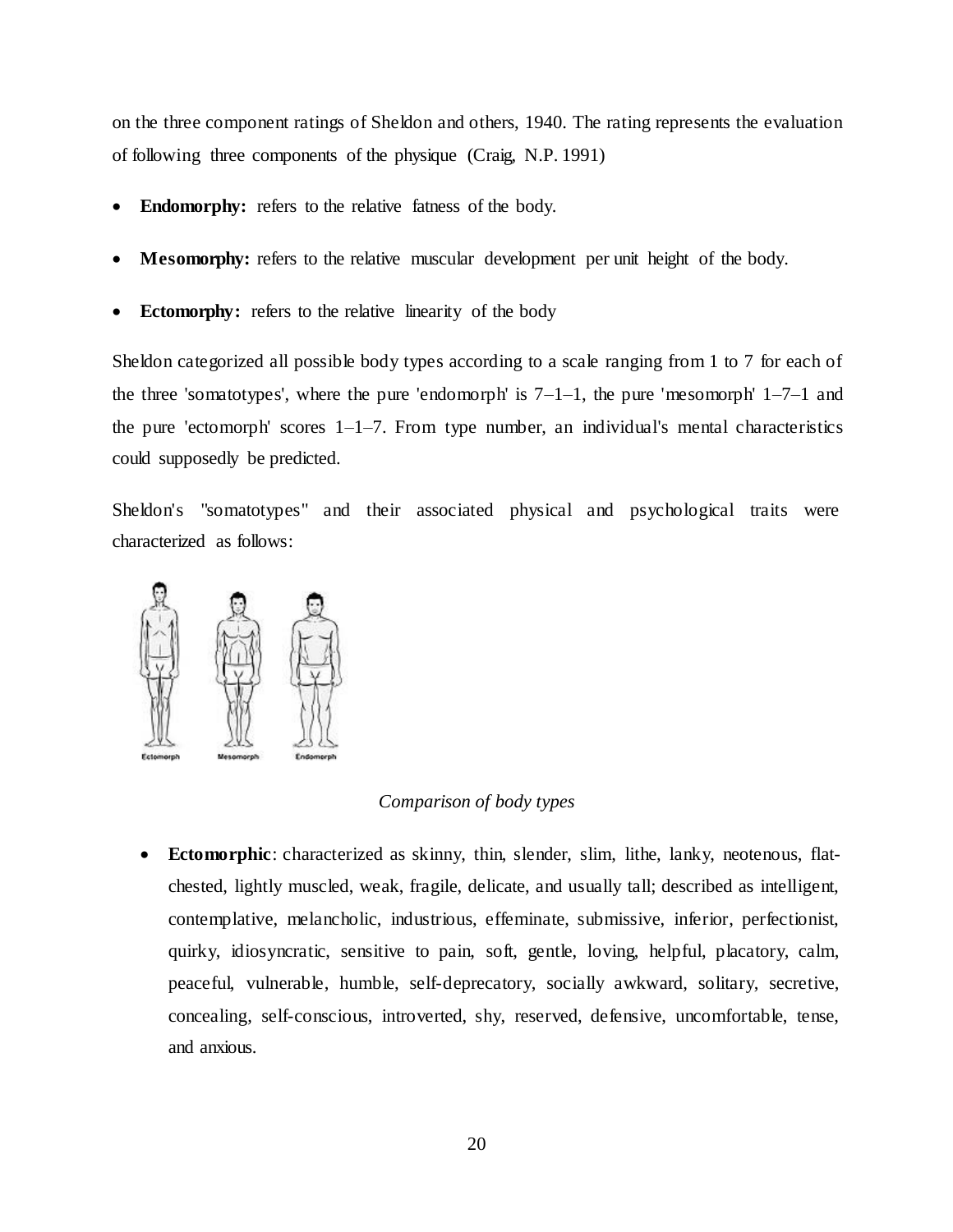- **Mesomorphic**: characterized as hard, rugged, triangular, muscular, thick-skinned, and with good posture; described as athletic, eager, adventurous, willing to take risks, competitive, extroverted, aggressive, masculine, macho, authoritative, strong, assertive, direct, forthright, blustering, dominant, tough, strict, fortunate, vigorous, energetic, determined, courageous, and ambitious.
- **Endomorphic**: characterized as fat, round, heavy, usually short, and having difficulty losing weight; described as open, outgoing, sociable, amiable, friendly, affectionate, accepting, happy, pleased, satisfied, laid-back, easily complacent, lazy, ungenerous, selfish, greedy, well-endowed, and slow to react.

(In his 1954 book, *Atlas of Men*,)

#### **Body Composition**

Body composition refers to the overall weight and size of an athlete and the proportion of that weight made up of muscle, fat or bone. It includes fat, protein, minerals and body water. It also describes weight more accurately than BMI. Body composition analysis can accurately show changes in fat mass, muscle mass, and body fat percentage. Excess fat in relation to lean body mass, known as altered body composition, can greatly increase your risks to cardiovascular disease, diabetes, and more.

The Physical composition of the body is also relevant in the preparation of players for competitive performance. It is an important component of fitness because excess adipose tissue acts as dead weight in common game activities such as running and jumping where body mass must be lifted repeatedly against gravity. It is also recognized that body fat level affect energy expenditure, players' power-to-weight ratio, and acceleration capacity. (Carling Christopher, Orhant Emmanuel, 2010)

The following Measurements will be taken on the non-preferred side of the body, according to literature techniques (Durnin and Womersley, 1974). Harpenden skinfold calipers will be used to take skinfold measurements: Skinfold triceps, biceps, mid-axillary, Body Mass: Circumferences: mid-upper arm, forearm, chest, midabdomen Thicknesses: subscapular, supra-iliac, abdomen and anterior thigh.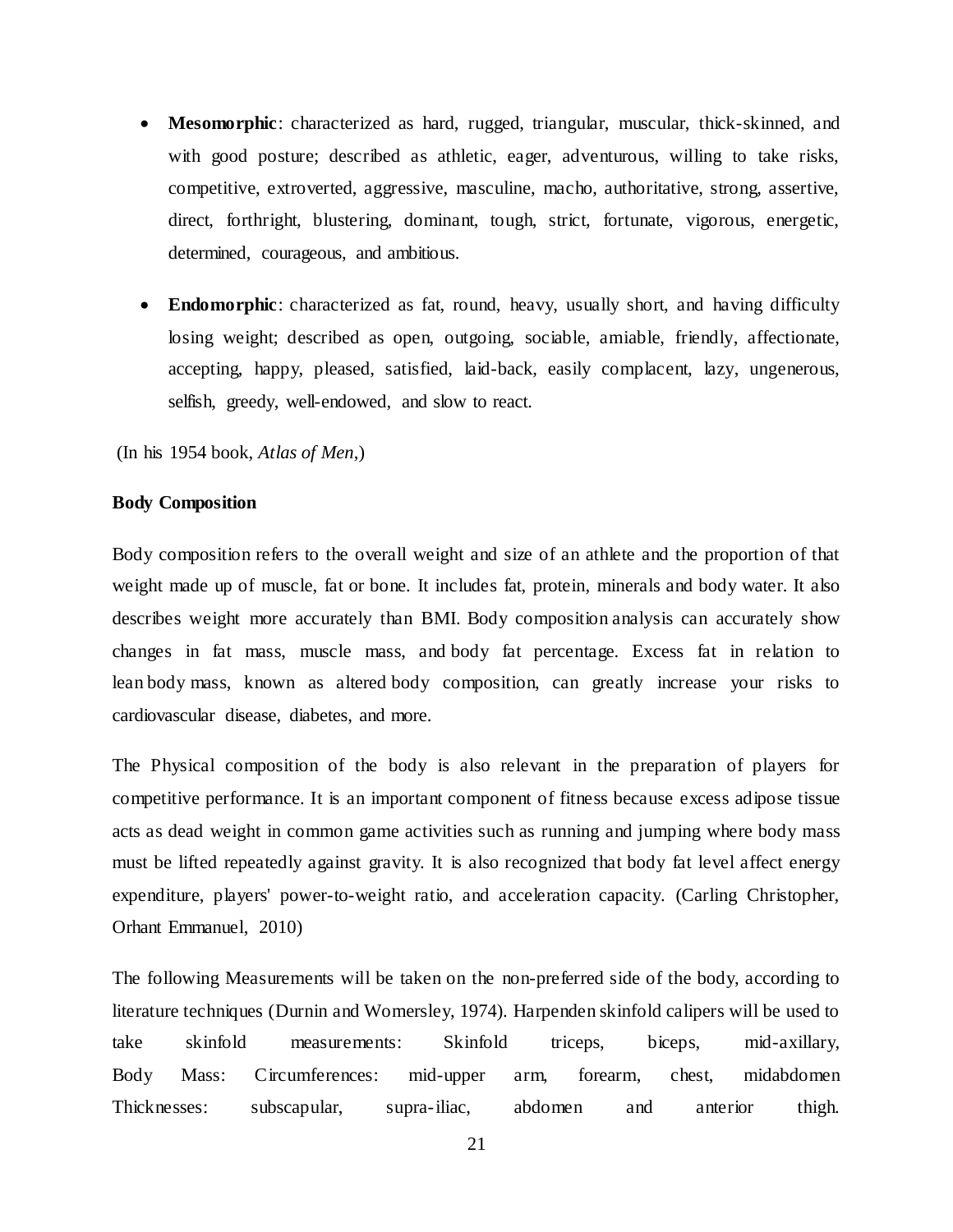Calculations are made of body mass index (weight divided by height squared) and of mid-arm muscle circumference (mid-upper arm circumference - 7T x triceps skinfold). Calculation of 'Body Composition An estimate of body density will be obtained using empirically derived equations from literature studies. The Two prediction equations chosen in the first study will be used.

The first (Durnin and Womersley, 1974) was derivedfrom a study of a general male population, while the second (Wickkiser and Kelly, 1975) was derived from a study of American football players.

Durnin and Body density  $(B.D.) = 1.1631 - 0.0632 \log$  Womersley: (triceps skinfold + biceps skinfold + supra-iliac skinfold + subscapular skinfold).

The equation of Siri (1956) was used to convert body density to percentage body fat: Percentage fat  $=$  (B-4.50) x 100 Body density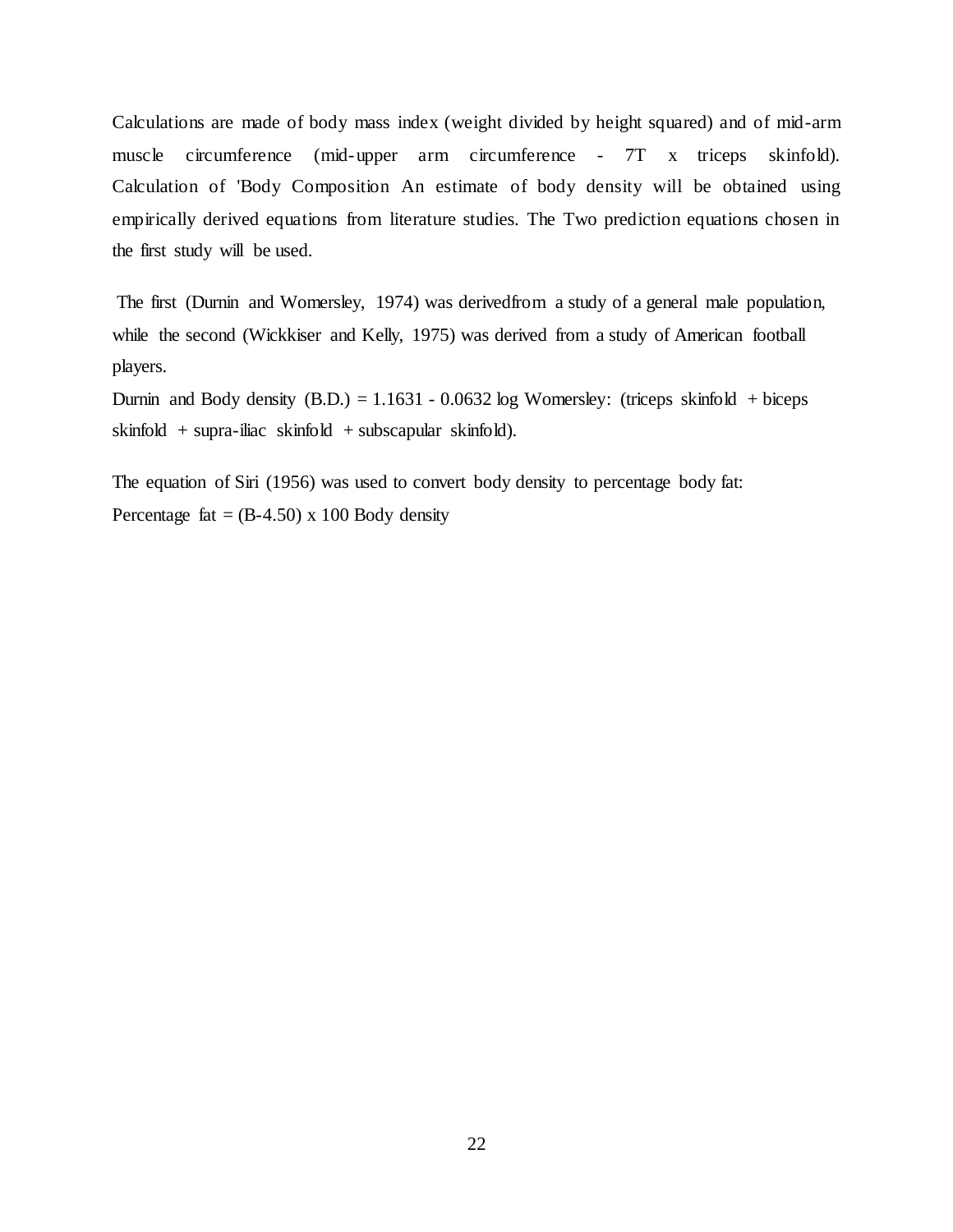# **CHAPTER-III MATERIAL AND METHODS**

The study has been conducted on selected male football players of Nepal. Data for this study has been collected from "A Division Team", That are Tribhuvan Army Football Club(TAC), Nepal Police Football Club (NPC) and Armed Police Force Football Club(APF). Altogether 71 footballers have been examined from three "A Division Club of Nepal.

All the anthropometric variables (i.e. body height, body mass, body mass index and body adiposity) were measured following the standard procedures of the International Society for the Advancement of Kinanthropometry (ISAK) as outlined by Marfell-Jones et al (2006). A stadiometer and a calibrated scale were used to measure body height and mass of each player to the nearest 0.1 cm and 0.1 kg, respectively. The body mass index (BMI) was calculated from body height and mass  $(kg/m^2)$ . The percentage of body fat (%BF) was calculated from the sum of seven skinfolds (biceps, triceps, suprailiac, abdominal, subscapular, front thigh and medial calf) using a Harpenden skinfold calliper (Ross and Marfell- Jones, 1991).

The following are the anthropometric measurements which will be taken on each subject.

- 1. Age (years)
- 2. Body weight (Kg)
- 3. Stature (cm)

#### **Breadth Measurements (cm**)

- 1. Humerus diameter
- 2. Wrist diameter
- 3. Femur diameter
- 4. Ankle Diameter

#### **Circumference Measurement (cm)**

- 1. Upper arm
- 2. Fore arm
- 3. Thigh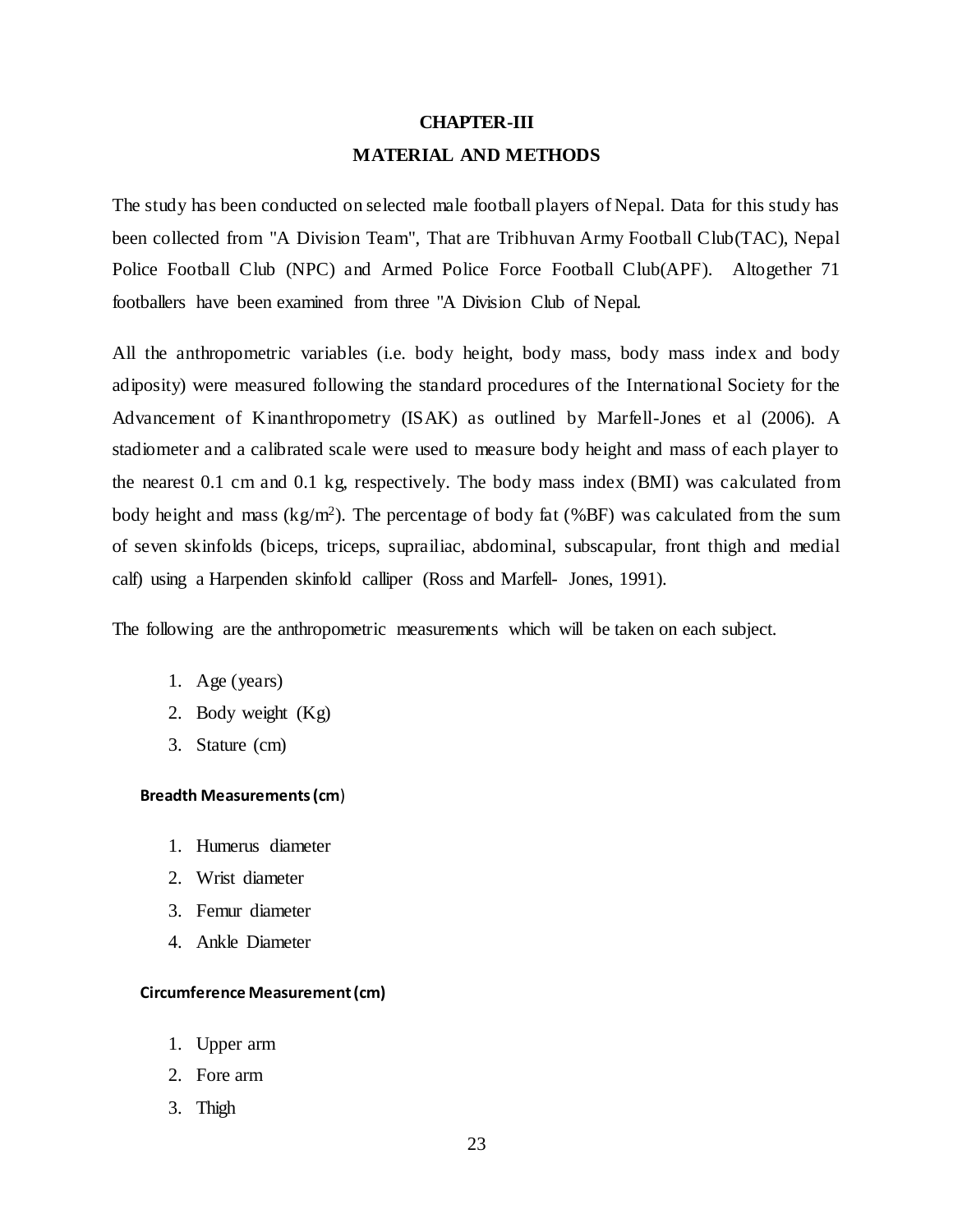4. Calf

#### **Skinfold Measurements (mm)**

- 1. Biceps
- 2. Triceps
- 3. Forearm
- 4. Subscapular
- 5. Suprailiac
- 6. Thigh
- 7. Calf.

#### **Equipment for Data collection**

- 1. Stadiometer
- 2. Weighing scales
- 3. Anthropometric tape
- 4. Skinfold caliper
- 5. Anthropometer
- 6. Large sliding caliper
- 7. Segmometer
- 8. Wide-spreading caliper
- 9. Small sliding caliper
- 10. Anthropometric box

#### **RESULT AND DISCUSSION**

This comparative study was conducted to determine the anthropometric measurements and body composition, body mass index, and somatotype of Selected A division football Player of Nepal. It is found that, scientific studies of Footballer have tended to focus on tactics and techniques, thereby neglecting the physical and physiological profile of the players. Therefore, the purpose of this study was to examine physical and anthropometric characteristic s of total of 71 footballers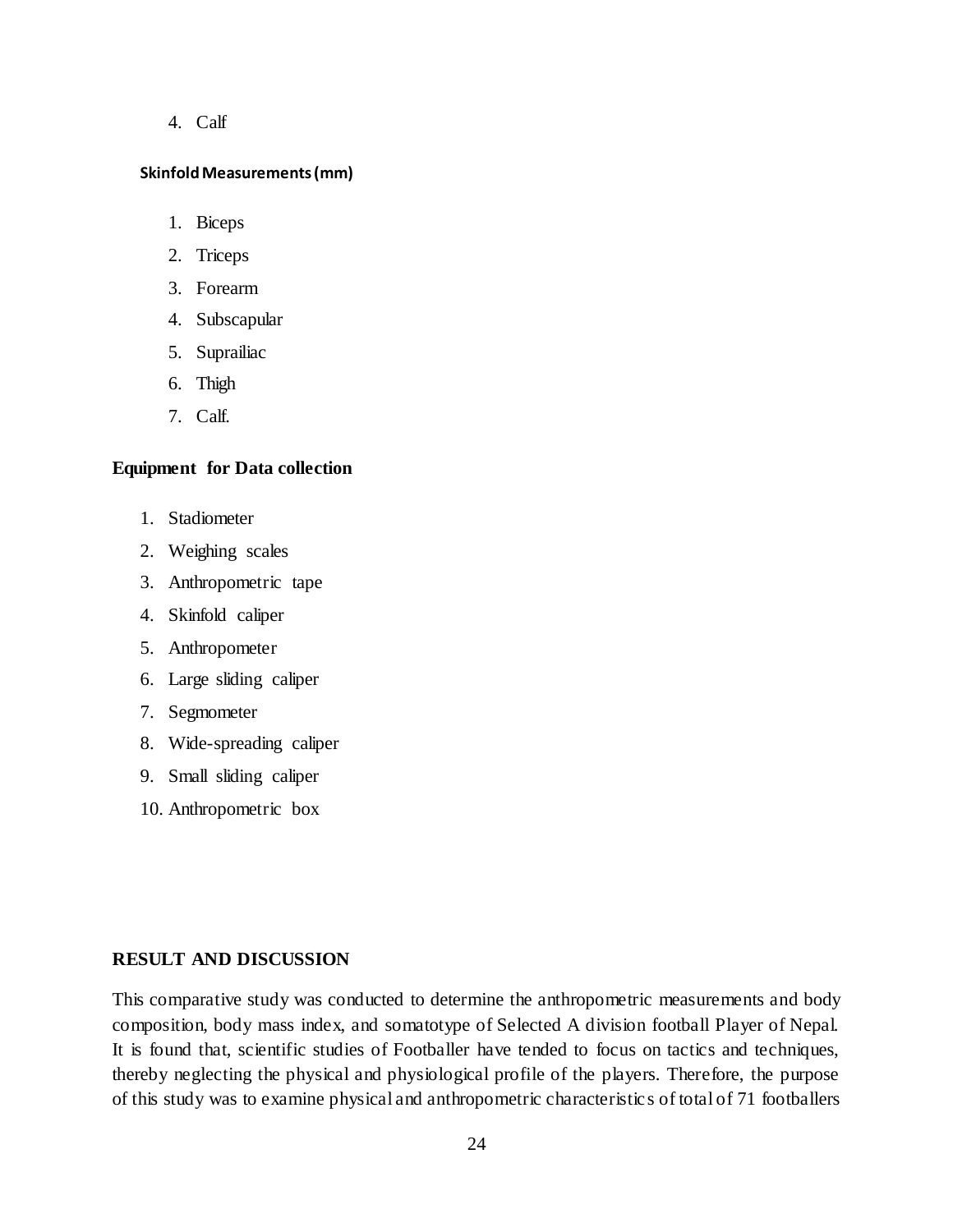from three teams were studied. The teams were Tribhuvan Army Football Club (TAC), Nepal Police Football Club (NPC) and Armed Police Force Football Club (APF).

All the anthropometric variables (i.e. body height, body mass, body mass index and Somatotype were analysed descriptive (i.e mean and standard deviation) and quantitative. All Data were analysed using the Microsoft Office Excel 2007. Mean, Standard Deviation formula are –

```
=SQRT(SUMPRODUCT(I2:I72,I2:I72)/COUNT(I2:I72)-
PRODUCT(SUM(I2:I72),SUM(I2:I72))/PRODUCT(COUNT(I2:I72),COUNT(I2:I72))) and
```
## =SQRT(SUMPRODUCT(H2:H72,H2:H72)/COUNT(H2:H72)-

PRODUCT(SUM(H2:H72),SUM(H2:H72))/PRODUCT(COUNT(H2:H72),COUNT(H2:H72)))

The tables 1 depicts that the average age of the players of three teams is 26.5 ( $\pm$  4.2) years, height is 169.2 ( $\pm$ 6.1) cm, and body mass is 65.2 ( $\pm$ 6.59) kg. Average of 10.89 ( $\pm$ 3.9) percent of body fat is contained with players and BMI is recorded 22.74  $(\pm 1.8)$  kg/m.<sup>2</sup> In the way Mesomorphy is recorded highest 4.52  $(\pm 1)$ , ectomorphy is 2.3  $(\pm 0.97)$  and endomorphy is 2.  $(\pm 0.57)$ .

The youngest players among the three teams are of NPC with average age of 25.57 years ( $\pm$  4) followed by APF with average age of 26 years  $(\pm 3.59)$ . The tallest players are from TAC with average height of 171.42  $(\pm 4.1)$  cm. The shortest players as recorded are from APF who measures 166.29 cm  $(\pm 5.7)$  in average. The players from TAC are heaviest as their average mass is 67.36 Kg  $(\pm 5.9)$  in compared to NPC's (65.24  $\pm$  7 Kg) and APF's (63  $\pm$  5.89 Kg). There seems no significance difference in the BMI of the players of the teams. The highest value of endomorphy recorded is of NPC (2.46  $\pm$  0.7) followed by TAC (2.16  $\pm$  0.35) in compare to APF  $(2.25 \pm 0.52)$ . The players of APF are the most muscular players as their average Mesomorphy is 5 ( $\pm$  0.75) where as that of NPC is 4.47 ( $\pm$  1.12). The value of Ectomorphy of TAC and NPC are the highest (2.34).

Table 2 illustrates the differences in the anthropometric characteristics of Tribhuvan Army Club Nepal Police Club and Armed police Force's footballers in accordance with their playing positions: goalkeepers, defenders, midfielders, and forwards.

Table depicts that forwards are the most Aged  $28.8\pm3.59$  followed by defenders  $27.55\pm4$ , goalkeeper 26.78  $\pm$ 3, and midfielder 27.55 $\pm$ 4.43. Goalkeepers are the tallest 173.8  $\pm$  2.46cm followed by defenders169.91 $\pm$ 5.87, forwards 168. $\pm$  4.9cm and midfielder 167.39  $\pm$  5.cm.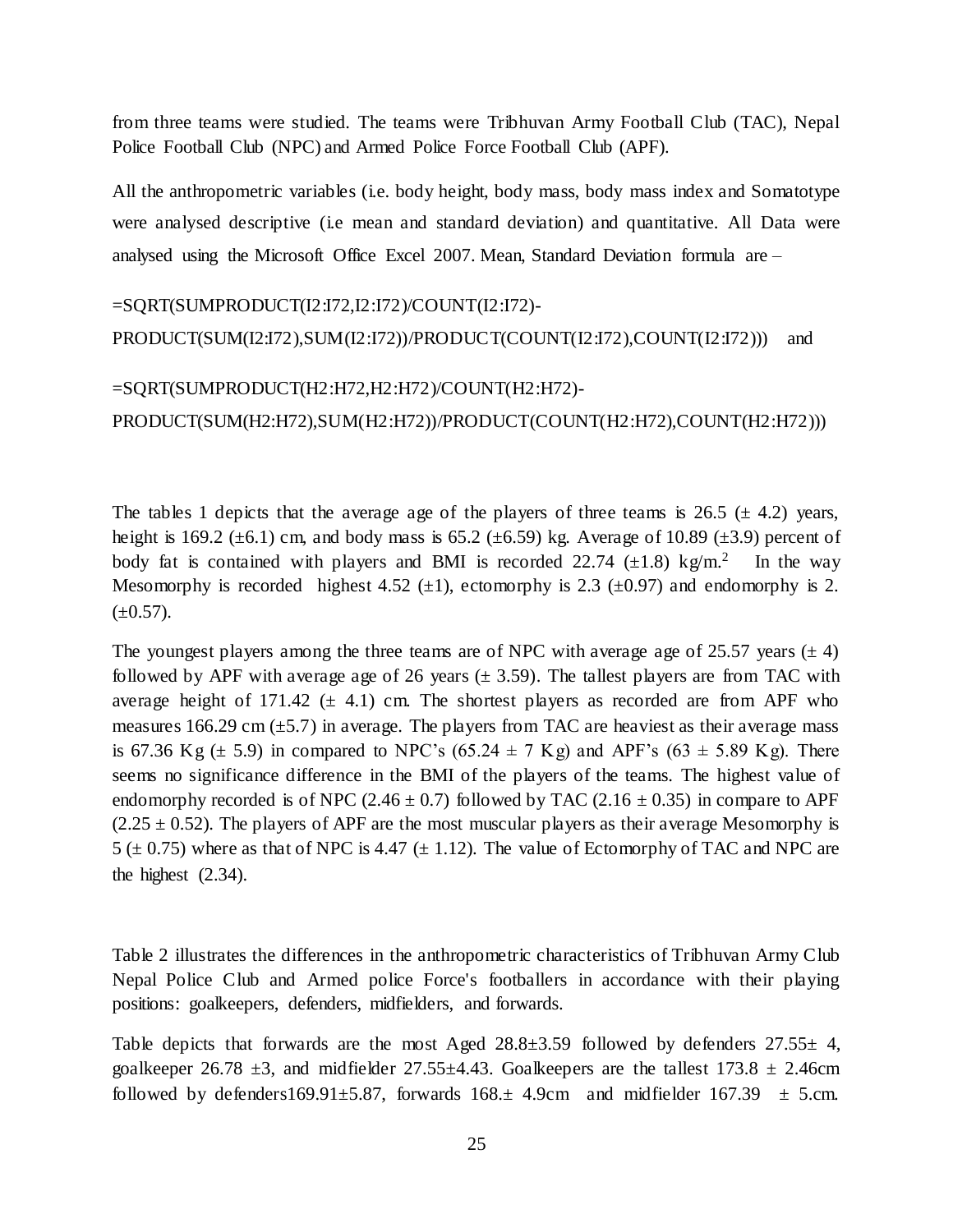Goalkeeper are the heaviest  $69.35 \pm 5$  follow by defenders  $68 \pm 2.5$ , forwards  $62.125 \pm 4.68$  and midfielders 61.8  $\pm$  5.17. BMI is recorded 23.6  $\pm$  2.7 defenders follow by forwards 22.94  $\pm$  2.15, goalkeeper  $22.93 \pm 1.24$  and midfielder 22.  $\pm 1.66$ . Goalkeepers have most fat percentage 14.84 $\pm$ 2.6 followed by defenders  $10.61\pm3.37$  midfielders  $10.42\pm4$  and forwards  $9.39\pm3.55$ . Regarding somatotype, endomorphy is recorded  $3.9 \pm 1.44$  by goalkeeper follow by defender 2.27 $\pm$  0.68, midfielder 2.23 $\pm$  0.4 and forward 2.08  $\pm$ 0.5. mesomorphy is recorded 4.7 $\pm$ 0.98 by defender follow by goal keeper 4.69  $\pm 1.04$ , forwards 4.5  $\pm 1.14$  and midfielders 4.39 $\pm 0.98$ . Ectomorphy is recorded  $2.48\pm0.87$  by midfielders followed by goalkeeper  $2.45\pm0.48$ , forward  $2.3 \pm 1.51$  and defender  $1.96 \pm 0.73$ .

Among the four position players, midfielders are the youngest players whereas forwards are the most aged. Goalkeepers are the tallest and heaviest whereas midfielders are the shortest and lightest. Defenders BMI is the highest and midfielders is the lowest. Goalkeepers fat percentage is the highest and the lowest is of forwards. Goalkeepers are the most endomorphic and mesomorphir whereas forwards are the least endomorphic and midfielders are the least mesomorphic. Defenders the least ectomorphic whereas midfielders are the most ectomorphic.

Table 3 illustrates the differences in the anthropometric characteristics of Tribhuvan Army Club footballers in accordance with their playing positions: goalkeepers, defenders, midfielders, and forwards.

Table depicts that forwards are the most Aged  $29.8\pm3.18$  follwed by midfield  $28.33\pm4.6$ , defenders 28.12±5.13 and Goalkeepers 24.66±2.8. Goalkeepers are the tallest 173. ±53cm follwed by defenders  $173.3\pm3.15$ cm, forwards  $171.78\pm4$ cm and midfielder  $167.56\pm3.3$ cm. Goalkeepers are the heaviest having mass of  $40.33\pm6.1$ kg followed by defender 69.87 $\pm4$ kg, forwards  $68.6\pm4.96$ kg and midfielders  $61.5$ kg. BMI is recorded 23.  $\pm1.63$  by goalkeepers followed by defenders  $23.27 \pm 1.31$ , forwards  $23.24 \pm 1.45$  and midfielders  $21.85 \pm 1.11$ . Goalkeepers have most fat percentage  $13.9\pm3.19$  followed by midfielders  $9.99\pm3.26$ , defenders 9.24 $\pm$ 3.36 and forwards 8.24 $\pm$ 2. Regarding somatotype, endomorphy is recorded 2.69  $\pm$  0.24 by goalkeeper follows by midfielder defender and forward, mesomorphy is recorded  $4.8 \pm 1.11$  by goalkeeper follow by forward defender and midfielder and ectomorphy is recorded 2.56 by midfielder followed by defender, goalkeeper, and forward.

Of the four positions, the highest height, weight, BMI, and amount of body fat are recorded in the goalkeepers, while the lowest height, weight and BMI are recorded in the midfielders. The forwards are the oldest players and had the lowest percentage of body fat, while the goalkeepers were the youngest and forward were most aged.

Table 4 illustrates the differences in the anthropometric characteristics of Nepal Police Club footballers in accordance with their playing positions: goalkeepers, defenders, midfielders, and forwards.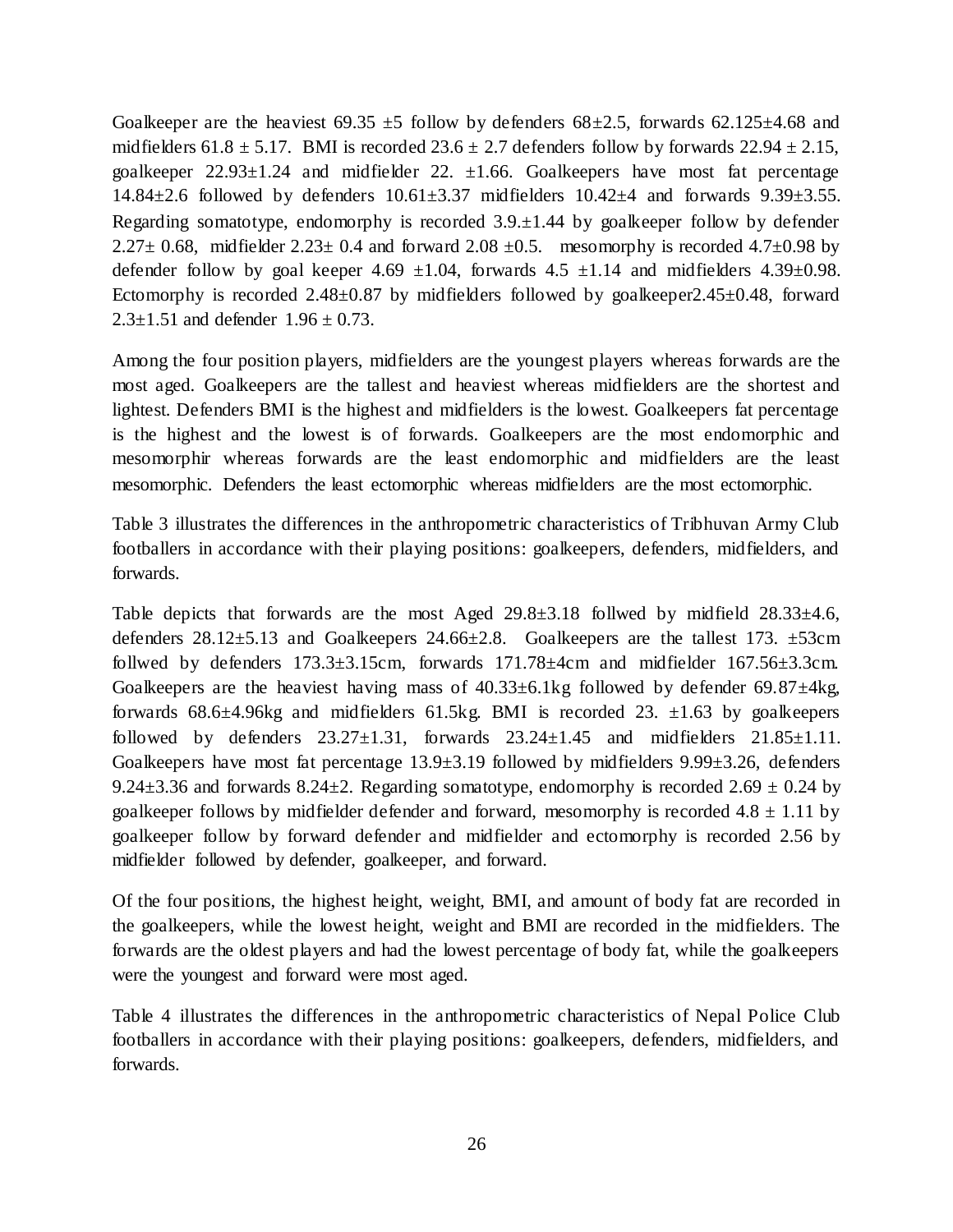The forwards are the most Aged 28.33  $\pm$  1.5 follwed by defender 28.2  $\pm$  2.4, Goalkeepers 27  $\pm$  1, and midfielder 24.6  $\pm$  4.28 Goalkeepers are the tallest 172.7  $\pm$  0.8cm follwed by defenders 170.88  $\pm$  6.79, forwards 169.33  $\pm$  4.03cm and midfielder 168.56  $\pm$  4.56cm. Defenders are the heaviest 71.2  $\pm$  11.42 follow by goalkeepers 67.2  $\pm$  3.2, forwards 66.66  $\pm$  3.09 and midfielders 62.87  $\pm$  4.54. BMI is recorded 24.26  $\pm$  2.7 defenders follow by forwards 23.4  $\pm$  1.98, goalkeeper  $22.52 \pm 0.86$  and midfielder  $22.15 \pm 1.75$ . Goalkeepers have most fat percentage 16.34 $\pm$ 3.8 followed by defenders  $13.2 \pm 3.6$  forward  $11.47 \pm 5.15$  and  $11.2 \pm 4.7$ . Regarding somatotype, endomorphy is recorded  $3.31\pm0.1$  by goalkeeper follow by defender  $2.7\pm1$ , midfielder  $2.25\pm$ 0.47 and forward 2.4  $\pm$ 0.71. mesomorphy is recorded 5.05 by forward follow by defender 4.4  $\pm 1.14$ , midfielder 4.39  $\pm 1.15$  and Goalkeeper 4.2 $\pm 0.55$ . Ectomorphy is recorded 2.57 by goalkeeper follow by midfielders  $2.52\pm0.98$ , forward  $2.06\pm0.99$  and defender 1.83  $\pm$  1.

The youngest players of the team are midfielders  $(24.06 \pm 4.28 \text{ years})$  followed by goalkeepers  $(27 \pm 1 \text{ years})$ , eldest being the forwards  $(28.33 \pm 1.25)$ . As expected, goalkeepers are the tallest  $(172.7 \pm 0.8 \text{ cm})$  and the shortest players are the midfielders  $(168.56 \pm 4.56 \text{ cm})$ . Defenders are the heaviest (71.2  $\pm$  11.42 Kg) and their BMI as well were recorded the highest (24.26  $\pm$  2.7). The body mass  $(62.87 \pm 4.54 \text{ Kg})$  and BMI (22.15  $\pm$  1.75) of midfielders is the least. The body fat percent is recorded highest in goalkeepers (16.34  $\pm$ 3.8) followed by defenders (13.2  $\pm$ 3.6), forward (11.47  $\pm$  5.15). The value of Mesophormy is highest in forwards (5.05  $\pm$  0.98) and least in goalkeepers  $(4.2 \pm 0.55)$ 

Table 5 depicts Physical condition of the Football players of Armed Police Force.

Table depicts that goalkeepers are the most Aged  $29\pm2.9$  years follwed by defenders  $26.4 \pm 3$ years, forwards  $25.75 \pm 3.9$  years, and midfielder  $24.688 \pm 3.44$  years. Goalkeepers are the tallest  $174.8 \pm 3$ cm follwed by defenders  $165.34 \pm 4.41$ , midfielder  $165.2 \pm 5.93$ cm and forwards  $164.33$  $\pm$  2.75cm. Goalkeeper are the heaviest 69.8 $\pm$ 4.5kg follow by defenders 64 $\pm$ 4.5kg, forwards 62.625 $\pm$ 2.8kg and midfielders 60.14  $\pm$  6.12. BMI is recorded 24.26  $\pm$  2.7 defenders follow by forwards 23.25  $\pm$  0.55, goalkeeper 22.81  $\pm$  0.81 and midfielder 22.  $\pm$ 0.55. Goalkeepers have most fat percentage 14.68±2.3 followed by forwards 10.98±1.69 defenders 10.32±3.2 and midfielders  $9.2 \pm 2.66$ . Regarding somatotype, endomorphy is recorded  $2.97 \pm 0.47$  by goalkeeper follow by defender  $2.2 \pm 0.52$ , midfielder  $2.16 \pm 0.32$  and forward  $2.01 \pm 0.44$ . mesomorphy is recorded 5.4 by defender follow by goal keeper 4.9  $\pm$ 1.1, midfielder 4.9  $\pm$ 0.82 and forwards 4.86±0.26. Ectomorphy is recorded 2.55±0.28 by goalkeeper follow by midfielders 2.36 $\pm$ 0.84, forward 1.7 $\pm$  0.99 and defender1.68  $\pm$  0.39.

The goalkeepers are the eldest players in the group with the average age of  $29 \pm 2.9$  years. Also they are the tallest (174.8  $\pm$ 3 cm), heaviest (69.8  $\pm$ 4.5 Kg) and highest body fat holders (14.68  $\pm$ 2.3%). Defenders are the most muscular players in the team as their Mesomorphy measures 5.4  $\pm 0.51$  and their ectomorphy measures the least at 1.68  $\pm$  0.39. Mid fielders are the youngest players in the squad as their average age is  $24.88 \pm 3.446$  years. Also, they are the lightest with mass  $60.14 \pm 6.12$  Kg.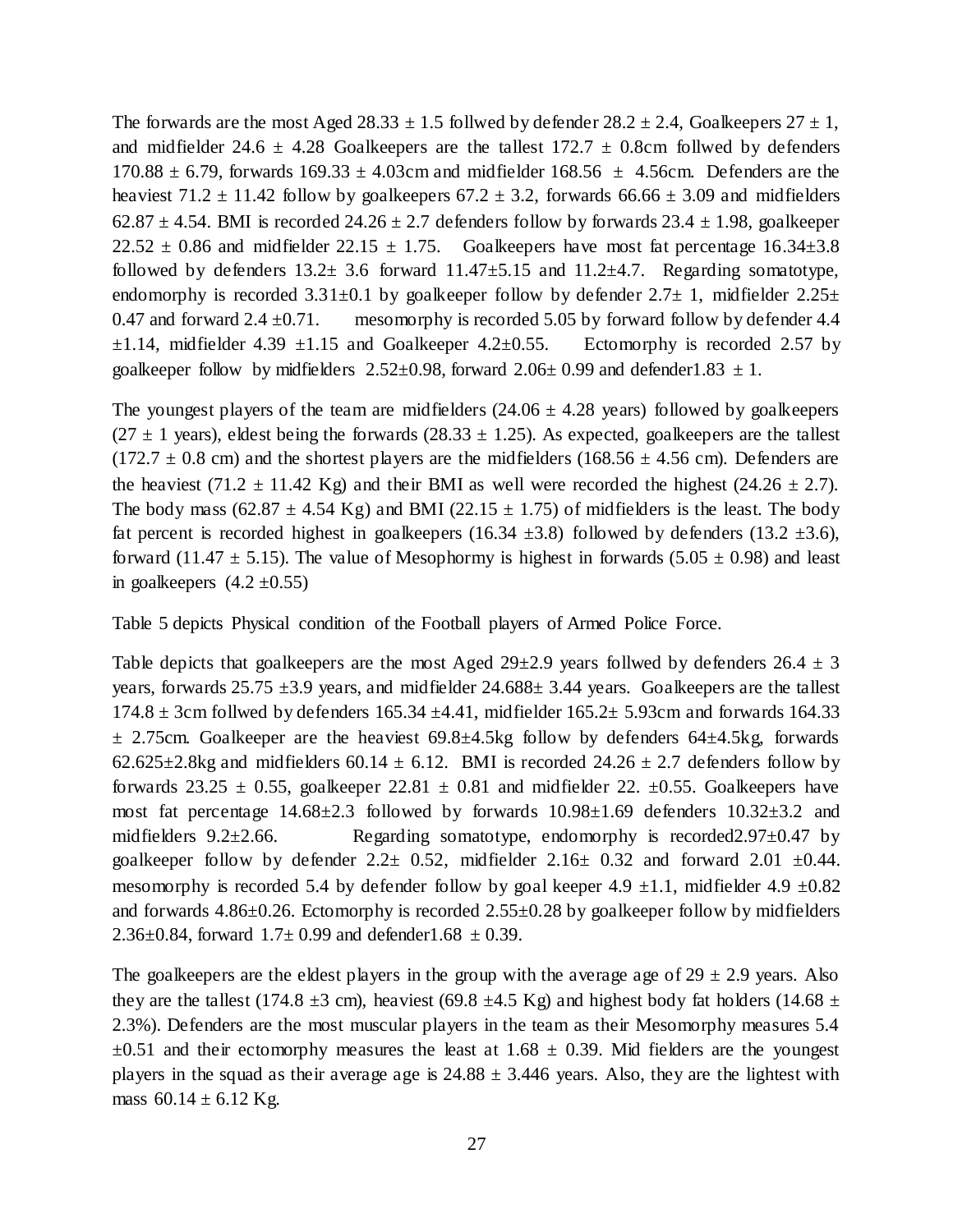Table 6 is the comparison of goalkeepers of the three teams.

Table depicts that APFs are the most Aged  $29.±2.9$  follwed by NPC  $27.55±1$  and TAC 24.66 $\pm$ 2.8 . APFs are the tallest 174.8  $\pm$  3cm followed by TAC 173.53 $\pm$ 2.1 and NPC 172.7 $\pm$ 0.8.cm. TACs are the heaviest 70.33  $\pm$ 6.1 followed by APFs 69.8 $\pm$ 4.5 and NPCs 67.2 $\pm$ 3.2. BMI is recorded 23.3  $\pm$ 1.63 TACs follow by APFs 22.81  $\pm$ 0.81 and NPCs 22.52 $\pm$ 0.86. NPCs have most fat percentage 16.34 $\pm$ 3.8 followed by APFs14.68 $\pm$ 2.3 and TACs13.9±3.19. Regarding somatotype, endomorphy is recorded 3.31.±0.1 by NPCs followed by APFs 2.97 $\pm$  0.47 and TACs2.69 $\pm$  0.24. Mesomorphy is recorded 4.9 $\pm$ 1.1 by APFs follow by TACs4.8  $\pm$ 1.1 and NPCs 4.2  $\pm$ 0.55. Ectomorphy is recorded 2.57 $\pm$ 0.35 by NPCs followed by APFs2.55 $\pm$ 0.28 and TACs2.28  $\pm$  0.63.

Among the three teams, The goalkeepers of APF were tallest, eldest and most muscular as their average value of mesomorphy is. The goalkeepers of TAC are Youngest and Heaviest, highest BMI (23.3  $\pm$  1.63) and least body fat percent (13.9  $\pm$  3.19%). The keepers of NPC are the lightest, highest body fat (16.34  $\pm$  3.8%) and higher value of Ectomorphy where as TACs is the lowest.

Table 7 illustrates the differences in the anthropometric characteristics of Defenders of the three teams.

Table depicts that NPCs are the most Aged  $28.2 \pm 2.4$  follwed by TACs  $28.12 \pm 5.13$  and APFs  $26.42\pm3$  . TACs are the tallest 173.3  $\pm$ 5.13cm followed by NPCs 170.88 $\pm$ 6.79 and APFs 165.34.7 $\pm$ 4.41.cm. NPCs are the heaviest 71.2  $\pm$ 11.42.1 followed by TACs 69.87 $\pm$ 4. and APFs 64.28 $\pm$ 4.5. BMI is recorded 24.26  $\pm$ 2.7by NPCs follow by APFs 23.48  $\pm$ 0.8 and TACs 23.27 $\pm$ 1.3. NPCs have most fat percentage 13.2 $\pm$ 3.6 followed by APFs10.32 $\pm$ 3.2 and TACs 9.24±3.36. Regarding somatotype, endomorphy is recorded 2.7.±1 by NPCs followed by APFs  $2.2\pm0.52$  and TACs2 $\pm$  0.26. mesomorphy is recorded 5.4 $\pm$ 0.51 by APFs follow by NPCs 4.4 $\pm$ 0.85 and TACs4.25  $\pm$ 0.85. Ectomorphy is recorded 2.29 $\pm$ 0.61 by TACs followed by NPCs  $1.83 \pm 1$  and APFs1.68  $\pm$  0.39.

The defenders of NPCs are the most aged and APFs are the least aged. TACs defenders are tallest where as APFs are the least hight. The NPCs are the heaviest in mass and BMI where as APFs have least body mass TACs BMI is the least. In case of fat percentage NPCs have the most and TACs have the least. TACs are the least endomorphic and NPCs are the most. APFs are the Most mesomorphic where as TACs are the least. And TACs are the most ectomorphic and APFs are the Least ectomorphic.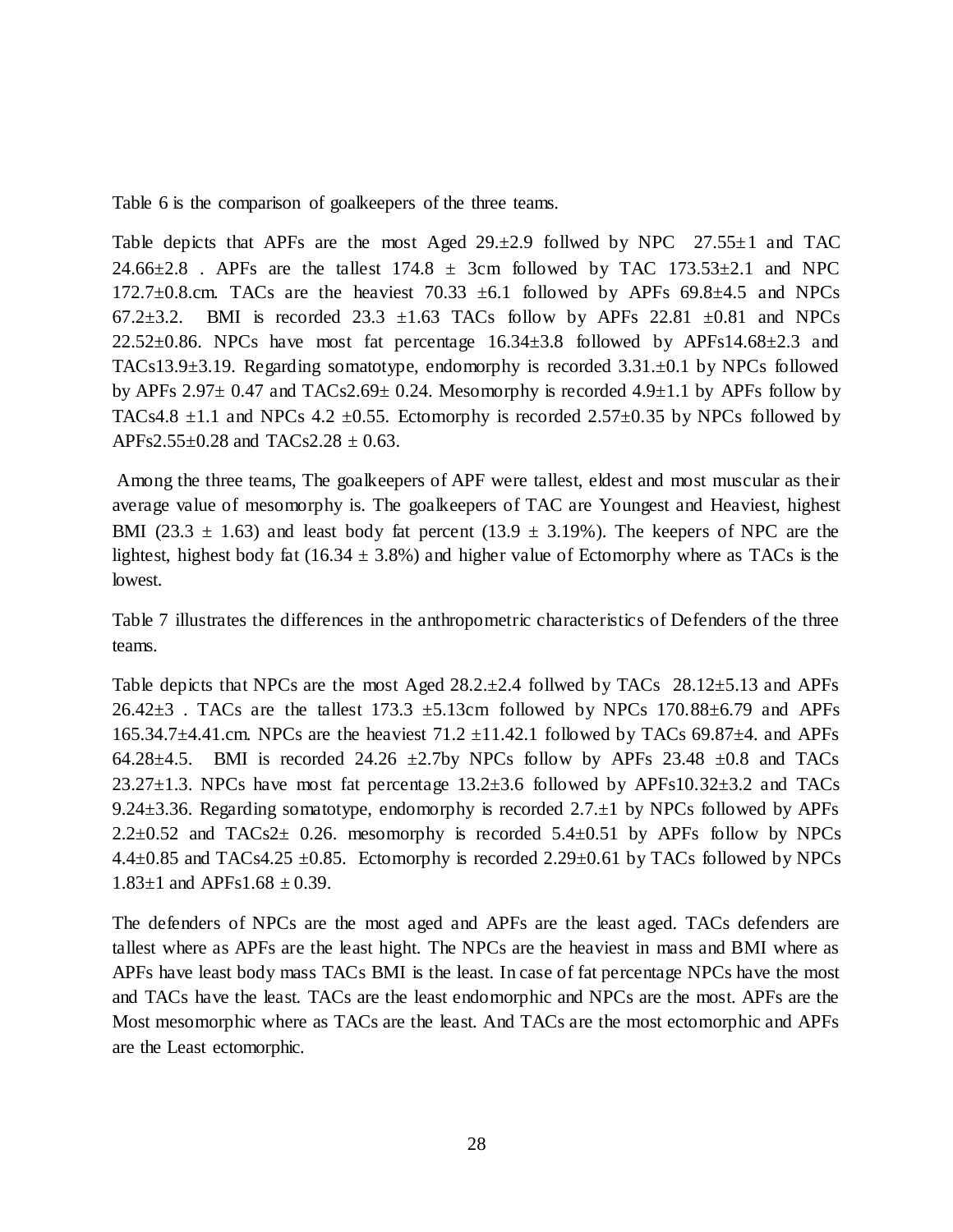Table 8 illustrates the differences in the anthropometric characteristics of Midfielders of the three teams.

Table depicts that TACs are the most Aged 28.33±2.4 follwed by APFs24.88±3.44 and NPCs 24.06 $\pm$ 4.6. TACs are the tallest 173.3  $\pm$ 5.13cm followed by NPCs 170.88 $\pm$ 6.79 and APFs 165.34.7 $\pm$ 4.41.cm. NPCs are the heaviest 62.87  $\pm$ 4.54 followed by TACs 61.5 $\pm$ 4.46. and APFs 60.14 $\pm$ 6.12. BMI is recorded 22.15  $\pm$ 1.75 7by NPCs follow by APFs 22 $\pm$ 1.6 and TACs 21.85 $\pm$ 1.1. NPCs have most fat percentage 11.2 $\pm$ 4.7 followed by TAC9.99 $\pm$ 3.26 and APFs 9.32 $\pm$ 2.66. Regarding somatotype, endomorphy is recorded 2.28. $\pm$ 0.3 by NPCs followed by NPCs  $2.25\pm0.0.47$  and APFs2.16 $\pm$  0.32. mesomorphy is recorded 4.9 $\pm$ 0.82 by APFs follow by NPCs  $4.39\pm1.15$  and TACs  $3.35\pm0.86$ . Ectomorphy is recorded  $2.56\pm0.52$  by TACs followed by NPCs  $2.52 \pm 0.98$  and APFs2.36  $\pm$  0.84.

Comparing in midfielders of Three Teams. TACs are the most aged least is NPCs but between the NPCs and APFs there is no significant difference. NPCs midfielders are tallest and heaviest and APFs are the lowest in height and weight. Regarding fat percentage and BMI NPCs have the highest whereas body fat is the lowest in APFs and BMI in TACs. Endomorphy is the highest in TACs and the lowest in APFs but there is no significant difference in three teams. APFs are the most mesomorphic TACs are The least. TACs are the most ectomorphic and the APFs are the least Ectomorphic.

Table 9 illustrates the differences in the anthropometric characteristics of forwards of the three teams.

Table depicts that TACs are the most Aged 29.8±3.18 follwed by NPCs 28.33±1.25 and APFs 25.75 $\pm$ 3.9. TACs are the tallest 171.3  $\pm$ 78cm followed by NPCs 169.33 $\pm$ 4.03 and APFs 164.05.7 $\pm$ 2.75 cm. TACs are the heaviest 68.6  $\pm$ 4.96 kg followed by NPCs 66.66 $\pm$ 3.09. and APFs  $62.62\pm2.8$ . BMI is recorded  $23.4\pm1.98$  7by NPCs follow by APFs  $23.25\pm0.55$  and TACs 23.24 $\pm$ 1.45. NPCs have most fat percentage 11.47 $\pm$ 5.15 followed by APFs 10.98 $\pm$ 1.69 and TACs 8.24±2.6. Regarding somatotype, endomorphy is recorded 2.24.±0.71 by NPCs followed by APFs  $2.01\pm0.44$  and TACs  $1.93\pm0.19$ . mesomorphy is recorded  $5.05\pm0.98$  by NPCs followed by APFs  $4.86\pm0.26$  and TACs  $4.4\pm0.75$ . Ectomorphy is recorded  $2.2\pm0.69$  by TACs followed by NPCs  $2.06\pm0.99$  and APFs  $1.7\pm0.23$ .

In case of forward, TACS are the highest in Age, height and body and the least are APFs. NPCs are highest in BMI and body fat percentage whereas TACs are lowest BMI and body fat percentage, but there is no significance different in BMI in between them. NPCs are the most endomorphic and mesomorphic and TACs are the least endomorphic and mesomorphic. Forwards of TACs are the most ectomorphic and APFs are the least ectomorphic.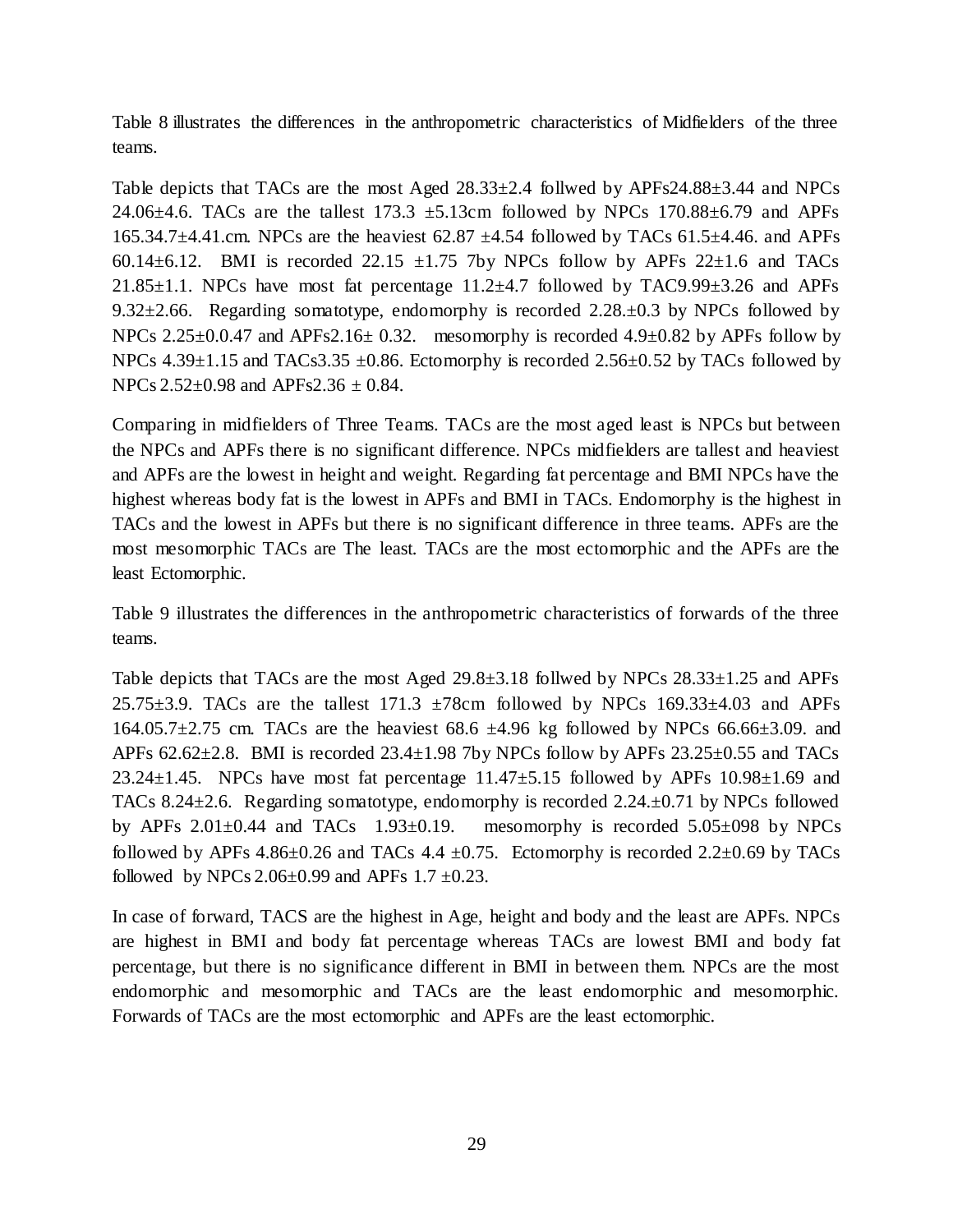## **Conclusion**

The purpose of this study was to examine physical and anthropometric characteristics of total of 71 footballers from three teams were studied. The teams were Tribhuvan Army Football Club (TAC), Nepal Police Football Club (NPC) and Armed Police Force Football Club (APF).

The tables 1 depicts that the average age of the players of three teams is 26.5 ( $\pm$  4.2) years, height is 169.2 ( $\pm$ 6.1) cm, and body mass is 65.2 ( $\pm$ 6.59) kg. Average of 10.89 ( $\pm$ 3.9) percent of body fat is contained with players and BMI is recorded 22.74  $(\pm 1.8)$  kg/m.<sup>2</sup> In the way Mesomorphy is recorded highest 4.52 ( $\pm$ 1), ectomorphy is 2.3 ( $\pm$ 0.97) and endomorphy is 2.  $(\pm 0.57)$ .

Among the four position players, midfielders are the youngest players whereas forwards are the most aged. Goalkeepers are the tallest and heaviest whereas midfielders are the shortest and lightest. Defenders BMI is the highest and midfielders is the lowest. Goalkeepers fat percentage is the highest and the lowest is of forwards. Goalkeepers are the most endomorphic and mesomorphir whereas forwards are the least endomorphic and midfielders are the least mesomorphic. Defenders the least ectomorphic whereas midfielders are the most ectomorphic.

Of the four positions, the highest height, weight, BMI, and amount of body fat are recorded in the goalkeepers, while the lowest height, weight and BMI are recorded in the midfielders. The forwards are the oldest players and had the lowest percentage of body fat, while the goalkeepers were the youngest and forward were most aged.

The youngest players of the team are midfielders followed by goalkeepers, eldest being the forwards. As expected, goalkeepers are the tallest and the shortest players are the mid fielders Defenders are the heaviest and their BMI as well were recorded the highest. The body mass and BMI of midfielders is the least. The body fat percent is recorded highest in goalkeepers followed by defenders, forward. The value of Mesophormy is highest in forwards) and least in goalkeepers.

The goalkeepers are the eldest players in the group with the average age of  $29 \pm 2.9$  years. Also they are the tallest (174.8  $\pm$ 3 cm), heaviest (69.8  $\pm$ 4.5 Kg) and highest body fat holders (14.68  $\pm$ 2.3%). Defenders are the most muscular players in the team as their Mesomorphy measures 5.4  $\pm 0.51$  and their ectomorphy measures the least at 1.68  $\pm$  0.39. Mid fielders are the youngest players in the squad as their average age is  $24.88 \pm 3.446$  years. Also, they are the lightest with mass  $60.14 \pm 6.12$  Kg.

Among the three teams, the goalkeepers of APF were tallest, eldest and most muscular as their average value of mesomorphy is. The goalkeepers of TAC are Youngest and Heaviest, highest BMI (23.3  $\pm$  1.63) and least body fat percent (13.9  $\pm$  3.19%). The keepers of NPC are the lightest, highest body fat (16.34  $\pm$  3.8%) and higher value of Ectomorphy where as TACs is the lowest.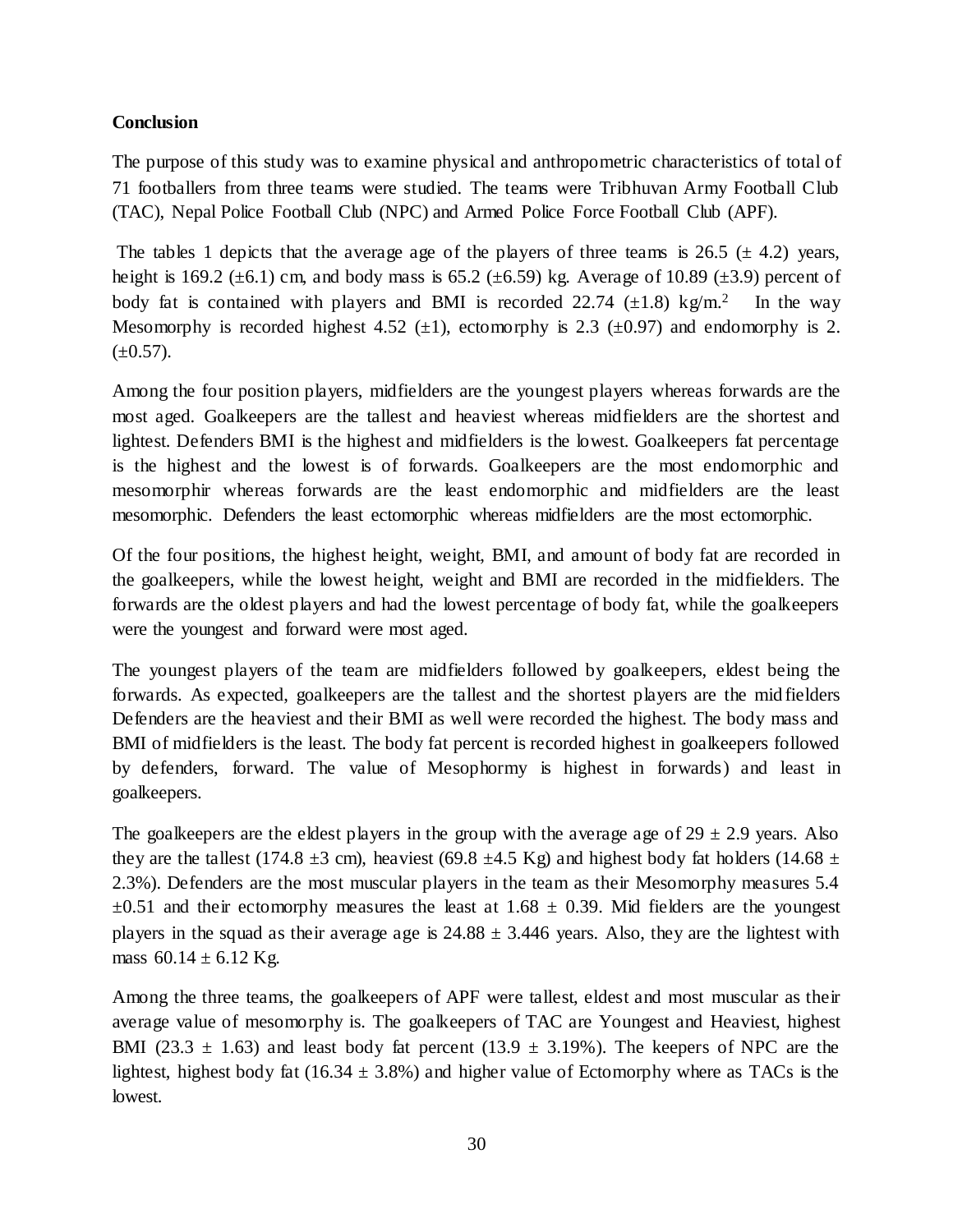The defenders of NPCs are the most aged and APFs are the least aged. TACs defenders are tallest where as APFs are the least hight. The NPCs are the heaviest in mass and BMI where as

APFs have least body mass TACs BMI is the least. In case of fat percentage NPCs have the most and TACs have the least. TACs are the least endomorphic and NPCs are the most. APFs are the Most mesomorphic where as TACs are the least. And TACs are the most ectomorphic and APFs are the Least ectomorphic.

Comparing in midfielders of Three Teams. TACs are the most aged least is NPCs but between the NPCs and APFs there is no significant difference. NPCs midfielders are tallest and heaviest and APFs are the lowest in height and weight. Regarding fat percentage and BMI NPCs have the highest whereas body fat is the lowest in APFs and BMI in TACs. Endomorphy is the highest in TACs and the lowest in APFs but there is no significant difference in three teams. APFs are the most mesomorphic TACs are The least. TACs are the most ectomorphic and the APFs are the least Ectomorphic.

In case of forward, TACS are the highest in Age, height and body and the least are APFs. NPCs are highest in BMI and body fat percentage whereas TACs are lowest BMI ans body fat percentage, but there is no significance different in BMI in between them. NPCs are the most endomorphic and mesomorphic and TACs are the least endomorphic and mesomorphic. Forwards of TACs are the most ectomorphic and APFs are the least ectomorphic.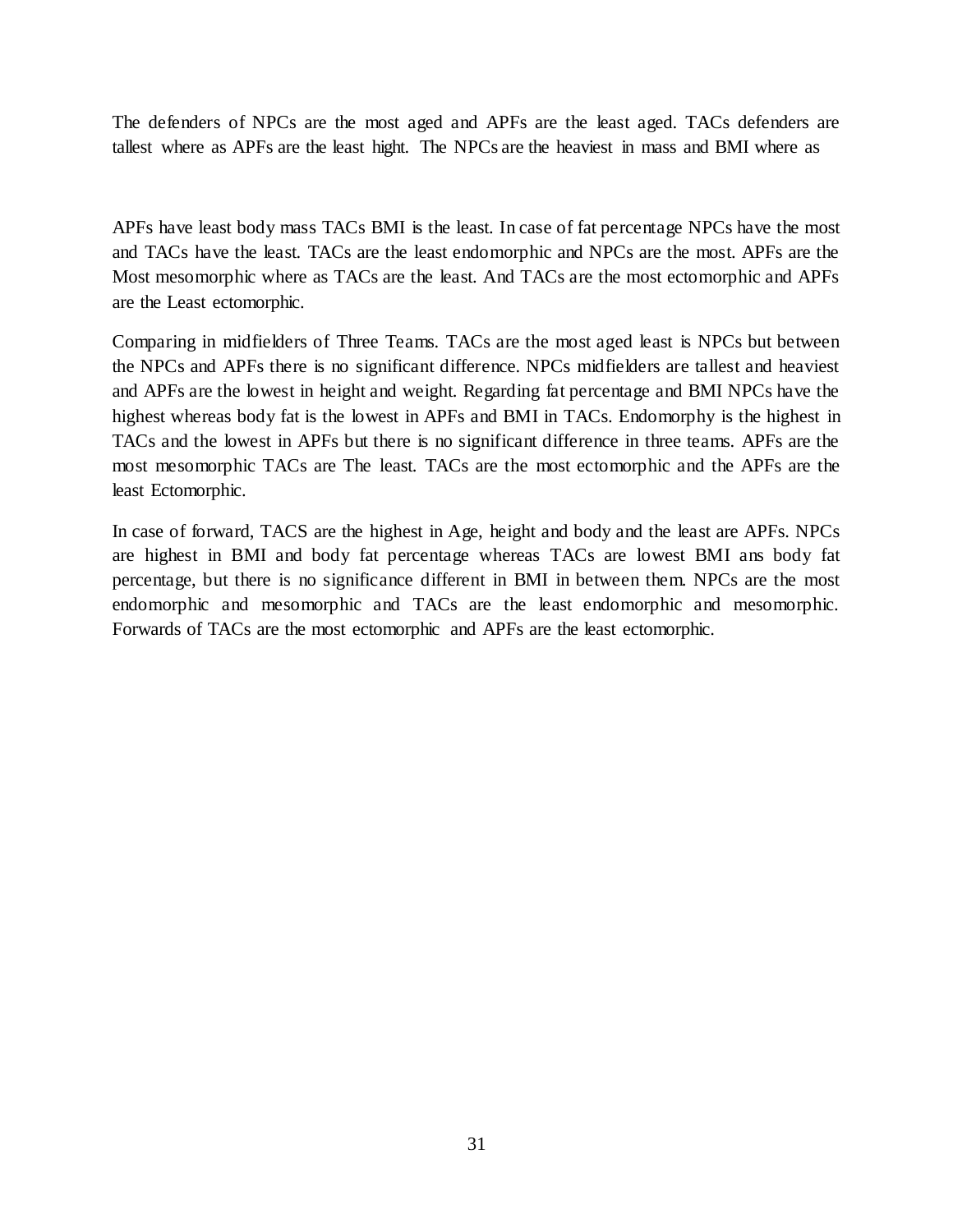| L<br>ľ<br>H<br>×. |  |
|-------------------|--|
|                   |  |

|                   | <b>All Teams</b>  | <b>TAC</b> | <b>NPC</b> | <b>APF</b>     |
|-------------------|-------------------|------------|------------|----------------|
|                   | $+$ 4.2           | ± 4.6      | ± 4        | ± 3.59         |
| <b>AGE</b>        | 26.5              | 28         | 25.57      | 26             |
|                   | $+$ 6.1           | $\pm 4.1$  | ± 5        | ± 5.7          |
| <b>HEIGHT</b>     | 169.2             | 171.42     | 169.38     | 166.29         |
|                   | $+$ 6.59          | ± 5.9      | ±7         | ± 5.89         |
| <b>BODY MASS</b>  | 65.2              | 67.36      | 65.24      | 63             |
| (KG)              |                   |            |            |                |
|                   | $+$ 1.8           | ± 1.4      | ± 2.13     | $\pm 1.32$     |
| BMI               | 22.74             | 22.89      | 22.73      | 22.78          |
|                   | $+$ 3.9           | ± 3.6      | ± 4.6      | ± 3.16         |
| <b>BODY FAT%</b>  | 10.89             | 9.86       | 12         | 10.6           |
|                   | $+$ 0.57          | ± 0.35     | ± 0.7      | ± 0.52         |
| <b>ENDOMORPHY</b> | 2.3               | 2.16       | 2.46       | 2.25           |
|                   | $+$ <sub>-1</sub> | ± 0.97     | ± 1.12     | ± 0.75         |
| <b>MESOMORPHY</b> | 4.52              | 4.16       | 4.47       | 5              |
|                   | $+ 0.97$          | ± 0.62     | $\pm$ 1    | ± 69           |
| <b>ECTOMORPHY</b> | 2.3               | 2.34       | 2.34       | $\overline{2}$ |

Table 2

|                   | <b>GOALKEEPER</b> | <b>DEFENDER</b> | <b>MIDFIELDER</b> | <b>FORWARD</b> |
|-------------------|-------------------|-----------------|-------------------|----------------|
|                   | $+ - 3$           | $+ - 4$         | $+ - 4.43$        | $+ - 3.59$     |
| <b>AGE</b>        | 26.78             | 27.55           | 25.12             | 28.8           |
|                   | $+ - 2.467$       | $+-5.87$        | $+ - 5$           | $+ - 4.9$      |
| <b>HEIGHT</b>     | 173.8             | 169.91          | 167.39            | 168.51         |
|                   | $+ - 5.08$        | $+ - 7.4$       | $+ - 5.17$        | $+ - 4.688$    |
| <b>BODY MASS</b>  | 69.35             | 68.25           | 61.8              | 66.125         |
| (KG)              |                   |                 |                   |                |
|                   | $+ - 1.24$        | $+ - 1.71$      | $+ - 1.66$        | $+ - 2.15$     |
| <b>BMI</b>        | 22.93             | 23.597          | 22.06             | 22.94          |
|                   | $+ - 2.6$         | $+ - 3.7$       | $+ - 4.04$        | $+ - 3.55$     |
| <b>BODY FAT%</b>  | 14.84             | 10.61           | 10.42             | 9.4            |
|                   | $-+1.44$          | $+0.68$         | $+0.4$            | $+0.5$         |
| <b>ENDOMORPHY</b> | 3.9               | 2.27            | 2.23              | 2.08           |
|                   | $+1.04$           | $+0.98$         | $+1.11$           | $+1.14$        |
| <b>MESOMORPHY</b> | 4.69              | 4.7             | 4.37              | 4.5            |
|                   | $+ -0.48$         | $+ - 0.73$      | $+ -0.87$         | 1.51           |
| <b>ECTOMORPHY</b> | 2.45              | 1.96            | 2.48              | 2.3            |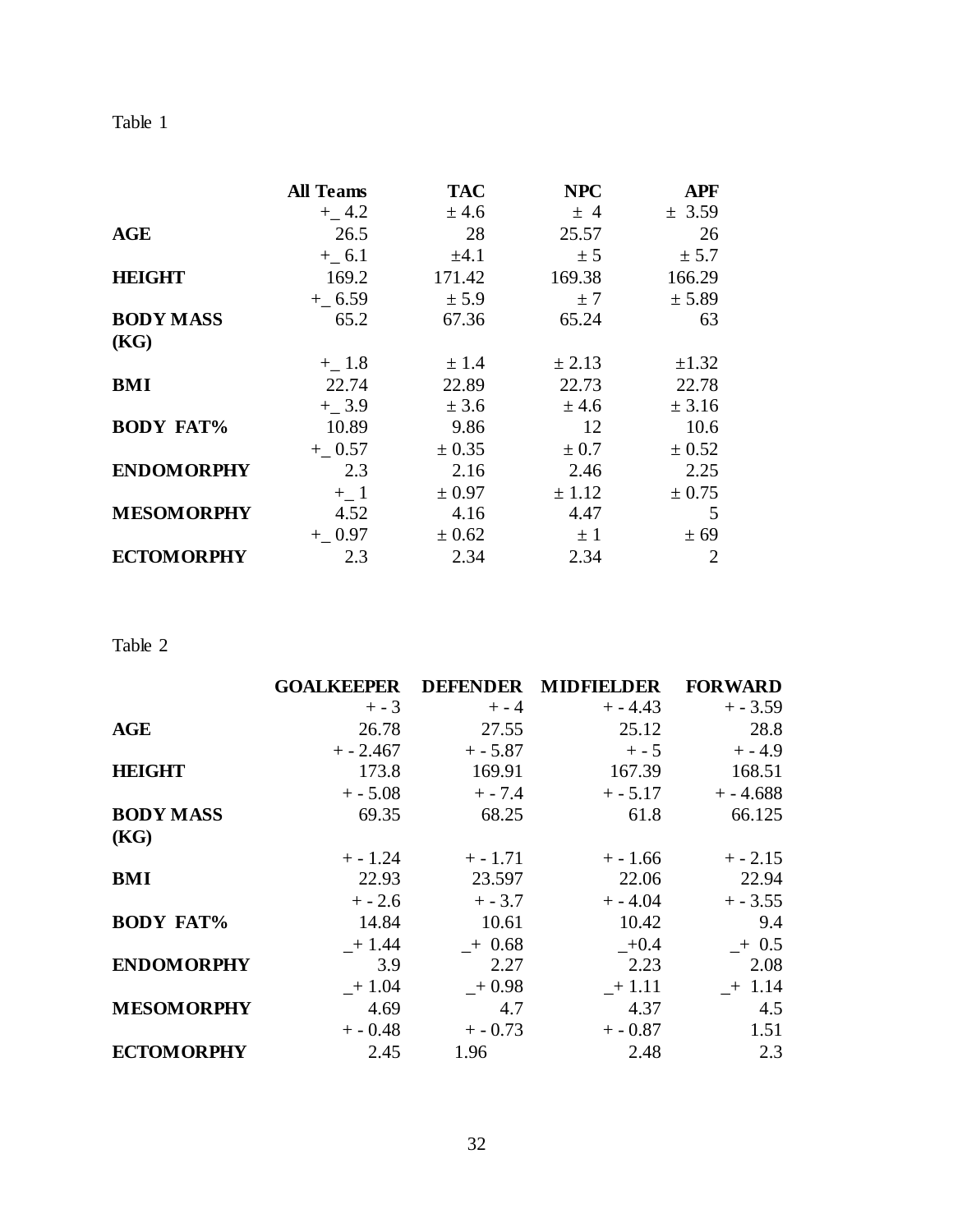Table 3

|                   | <b>GOALKEEPER</b> | <b>DEFENDER</b> | <b>MIDFIELDER</b> | <b>FORWARD</b> |
|-------------------|-------------------|-----------------|-------------------|----------------|
|                   | $\pm 2.8$         | $\pm 5.13$      | ±4.6              | $\pm 3.18$     |
| <b>AGE</b>        | 24.66             | 28.12           | 28.33             | 29.8           |
|                   | ± 2.1             | $\pm 3.15$      | ±3.31             | ±4.01          |
| <b>HEIGHT</b>     | 173.533           | 173.3           | 167.56            | 171.78         |
|                   | ±6.1              | $\pm 4.01$      | ±4.46             | ±4.96          |
| <b>BODY MASS</b>  | 70.33             | 69.87           | 61.5              | 68.6           |
| (KG)              |                   |                 |                   |                |
|                   | $\pm 1.63$        | $\pm 1.31$      | $\pm 1.11$        | $\pm 1.45$     |
| <b>BMI</b>        | 23.3              | 23.27           | 21.85             | 23.24          |
|                   | $\pm 3.19$        | $\pm 3.36$      | $\pm 3.26$        | $\pm 2.6$      |
| <b>BODY FAT%</b>  | 13.9              | 9.24            | 9.99              | 8.24           |
|                   | ± 0.24            | $\pm 0.26$      | ± 0.3             | ± 0.19         |
| <b>ENDOMORPHY</b> | 2.69              | 2               | 2.28              | 1.93           |
|                   | ± 1.11            | ± 0.85          | ± 0.86            | ± 0.75         |
| <b>MESOMORPHY</b> | 4.8               | 4.25            | 3.53              | 4.4            |
|                   | $\pm 0.63$        | $\pm 0.61$      | ±52               | $\pm 0.69$     |
| <b>ECTOMORPHY</b> | 2.28              | 2.29            | 2.56              | 2.2            |

## Table 4

|                   | <b>GOALKEEPER</b> | <b>DEFENDER</b> | <b>MIDEIELDER</b> | <b>FORWARD</b> |
|-------------------|-------------------|-----------------|-------------------|----------------|
|                   | $\pm 1$           | $\pm 2.4$       | ±4.28             | $\pm 1.25$     |
| <b>AGE</b>        | 27                | 28.2            | 24.06             | 28.33          |
|                   | $\pm 0.8$         | $\pm 6.79$      | $\pm 4.56$        | $\pm 4.03$     |
| <b>HEIGHT</b>     | 172.7             | 170.88          | 168.56            | 169.33         |
|                   | $\pm 3.2$         | ±11.42          | ±4.54             | $\pm 3.09$     |
| <b>BODY MASS</b>  | 67.2              | 71.2            | 62.87             | 66.66          |
| (KG)              |                   |                 |                   |                |
|                   | $\pm 0.86$        | $\pm 2.7$       | $\pm 1.75$        | $\pm 1.98$     |
| <b>BMI</b>        | 22.52             | 24.26           | 22.15             | 23.4           |
|                   | $\pm 3.8$         | $\pm 3.6$       | $\pm 4.7$         | ±5.15          |
| <b>BODY FAT%</b>  | 16.34             | 13.2            | 11.2              | 11.47          |
|                   | $\pm 0.1$         | $\pm$ 1         | ± 0.47            | ± 0.71         |
| <b>ENDOMORPHY</b> | 3.31              | 2.7             | 2.25              | 2.24           |
|                   | ± 0.55            | $\pm 1.14$      | ± 1.15            | ± 0.98         |
| <b>MESOMORPHY</b> | 4.2               | 4.4             | 4.39              | 5.05           |
|                   | $\pm 0.35$        | $\pm 1$         | $\pm 0.98$        | $\pm 0.99$     |
| <b>ECTOMORPHY</b> | 2.57              | 1.83            | 2.52              | 2.06           |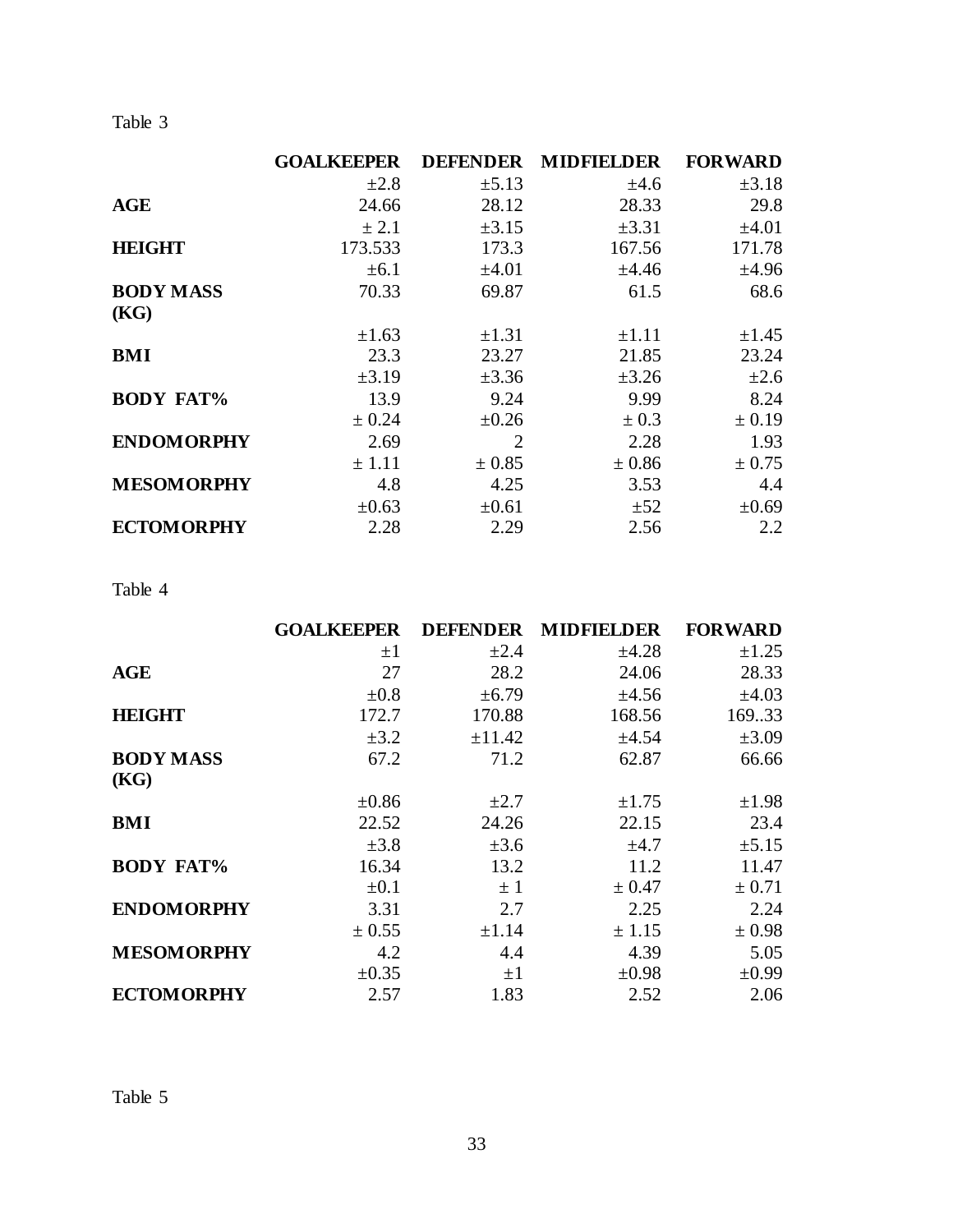|                   | <b>GOALKEEPER</b> | <b>DEFENDER</b> | <b>MIDFIELDER</b> | <b>FORWARD</b> |
|-------------------|-------------------|-----------------|-------------------|----------------|
|                   | $\pm 2.9$         | $\pm 3$         | $\pm 3.446$       | $\pm 3.9$      |
| <b>AGE</b>        | 29                | 26.428          | 24.88             | 25.75          |
|                   | $\pm 3$           | ±4.41           | $\pm$ 5.93        | ±2.75          |
| <b>HEIGHT</b>     | 174.8             | 165.34          | 165.2             | 164.05         |
|                   | $\pm 4.5$         | ±4.558          | ±6.12             | $\pm 2.8$      |
| <b>BODY MASS</b>  | 69.8              | 64.28           | 60.14             | 62.625         |
| (KG)              |                   |                 |                   |                |
|                   | $\pm 0.81$        | $\pm 0.8$       | $\pm 1.6$         | $\pm 0.55$     |
| <b>BMI</b>        | 22.81             | 23.487          | 22                | 23.258         |
|                   | $\pm 2.3$         | $\pm 3.2$       | $\pm 2.66$        | $\pm 1.69$     |
| <b>BODY FAT%</b>  | 14.68             | 10.32           | 9.32              | 10.98          |
|                   | $\pm 0.47$        | $\pm 0.52$      | ± 0.32            | ± 0.44         |
| <b>ENDOMORPHY</b> | 2.97              | 2.20            | 2.16              | 2.01           |
|                   | ± 1.1             | $\pm 0.51$      | ± 0.82            | ± 0.26         |
| <b>MESOMORPHY</b> | 4.9               | 5.4             | 4.9               | 4.86           |
|                   | ± 0.28            | $\pm 0.39$      | $\pm 0.84$        | $\pm 0.23$     |
| <b>ECTOMORPHY</b> | 2.55              | 1.68            | 2.36              | 1.7            |

## Table 6

|                   | <b>TAC</b> | <b>NPC</b> | APF        |
|-------------------|------------|------------|------------|
|                   | $\pm 2.8$  | $\pm 1$    | $\pm 2.9$  |
| AGE               | 24.66      | 27         | 29         |
|                   | ± 2.1      | $\pm 0.8$  | $\pm 3$    |
| <b>HEIGHT</b>     | 173.533    | 172.7      | 174.8      |
|                   | $\pm 6.1$  | $\pm 3.2$  | ±4.5       |
| <b>BODY MASS</b>  | 70.33      | 67.2       | 69.8       |
| (KG)              |            |            |            |
|                   | $\pm 1.63$ | $\pm 0.86$ | $\pm 0.81$ |
| <b>BMI</b>        | 23.3       | 22.52      | 22.81      |
|                   | $\pm 3.19$ | $\pm 3.8$  | $\pm 2.3$  |
| <b>BODY FAT%</b>  | 13.9       | 16.34      | 14.68      |
|                   | ± 0.24     | $\pm 0.1$  | $\pm 0.47$ |
| <b>ENDOMORPHY</b> | 2.69       | 3.31       | 2.97       |
|                   | ± 1.11     | ± 0.55     | ± 1.1      |
| <b>MESOMORPHY</b> | 4.8        | 4.2        | 4.9        |
|                   | $\pm 0.63$ | $\pm 0.35$ | ± 0.28     |
| <b>ECTOMORPHY</b> | 2.28       | 2.57       | 2.55       |

## Table 7

|            | <b>TAC</b> | NPC    | APF     |
|------------|------------|--------|---------|
|            | $\pm 5.13$ | $+2.4$ | $\pm 3$ |
| <b>AGE</b> | 28.12      | 28.2   | 26.428  |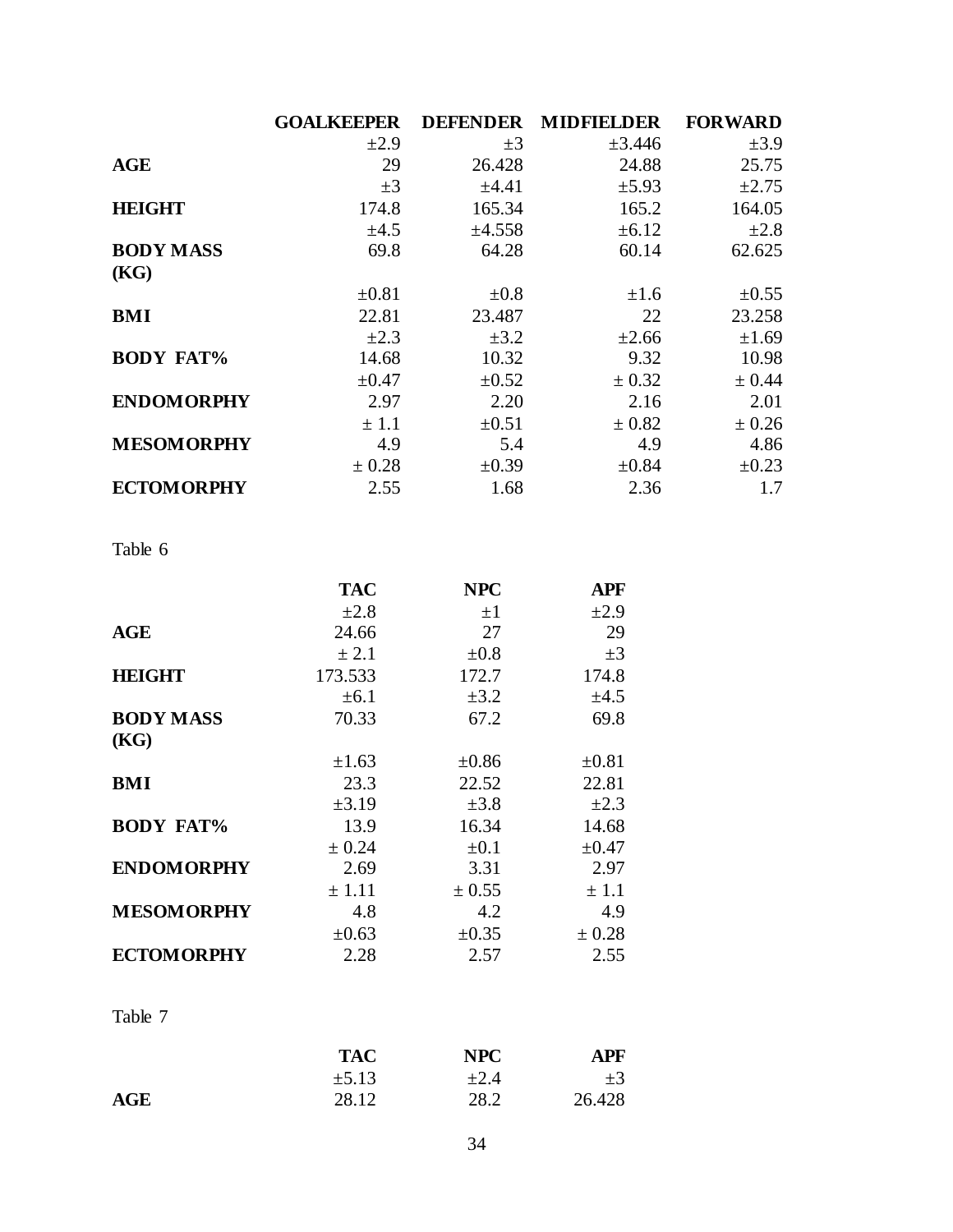|                          | $\pm 3.15$     | $\pm 6.79$ | ±4.41      |
|--------------------------|----------------|------------|------------|
| <b>HEIGHT</b>            | 173.3          | 170.88     | 165.34     |
|                          | $\pm 4.01$     | ±11.42     | ±4.558     |
| <b>BODY MASS</b>         | 69.87          | 71.2       | 64.28      |
| (KG)                     |                |            |            |
|                          | $\pm 1.31$     | $\pm 2.7$  | $\pm 0.8$  |
| <b>BMI</b>               | 23.27          | 24.26      | 23.487     |
|                          | $\pm 3.36$     | $\pm 3.6$  | $\pm 3.2$  |
| <b>BODY FAT%</b>         | 9.24           | 13.2       | 10.32      |
|                          | $\pm 0.26$     | $\pm$ 1    | $\pm 0.52$ |
| <b>ENDOMORPHY</b>        | $\overline{2}$ | 2.7        | 2.20       |
|                          | ± 0.85         | ±1.14      | $\pm 0.51$ |
| <b>MESOMORPHY</b>        | 4.25           | 4.4        | 5.4        |
|                          | $\pm 0.61$     | $\pm 1$    | $\pm 0.39$ |
| <b>ECTOMORPHY</b>        | 2.29           | 1.83       | 1.68       |
| Table 8                  |                |            |            |
|                          | <b>TAC</b>     | <b>NPC</b> | <b>APF</b> |
|                          | ±4.6           | ±4.28      | ±3.446     |
| <b>AGE</b>               | 28.33          | 24.06      | 24.88      |
|                          | $\pm 3.31$     | ±4.56      | $\pm$ 5.93 |
| <b>HEIGHT</b>            | 167.56         | 168.56     | 165.2      |
|                          | ±4.46          | ±4.54      | $\pm 6.12$ |
| <b>BODY MASS</b><br>(KG) | 61.5           | 62.87      | 60.14      |
|                          | $\pm 1.11$     | $\pm 1.75$ | ±1.6       |
| <b>BMI</b>               | 21.85          | 22.15      | 22         |
|                          | $\pm 3.26$     | $\pm 4.7$  | $\pm 2.66$ |
| <b>BODY FAT%</b>         | 9.99           | 11.2       | 9.32       |
|                          | ± 0.3          | ± 0.47     | ± 0.32     |
| <b>ENDOMORPHY</b>        | 2.28           | 2.25       | 2.16       |
|                          | ± 0.86         | ± 1.15     | ± 0.82     |
| <b>MESOMORPHY</b>        | 3.53           | 4.39       | 4.9        |
|                          | ±52            | $\pm 0.98$ | $\pm 0.84$ |
| <b>ECTOMORPHY</b>        | 2.56           | 2.52       | 2.36       |
| Table 9                  |                |            |            |
|                          |                |            |            |
|                          | <b>TAC</b>     | <b>NPC</b> | <b>APF</b> |
|                          | $\pm 3.18$     | $\pm 1.25$ | $\pm 3.9$  |
| AGE                      | 29.8           | 28.33      | 25.75      |
|                          | $\pm 4.01$     | $\pm 4.03$ | $\pm 2.75$ |
| <b>HEIGHT</b>            | 171.78         | 169.33     | 164.05     |
|                          | ±4.96          | $\pm 3.09$ | $\pm 2.8$  |
| <b>BODY MASS</b><br>(KG) | 68.6           | 66.66      | 62.625     |
|                          |                |            |            |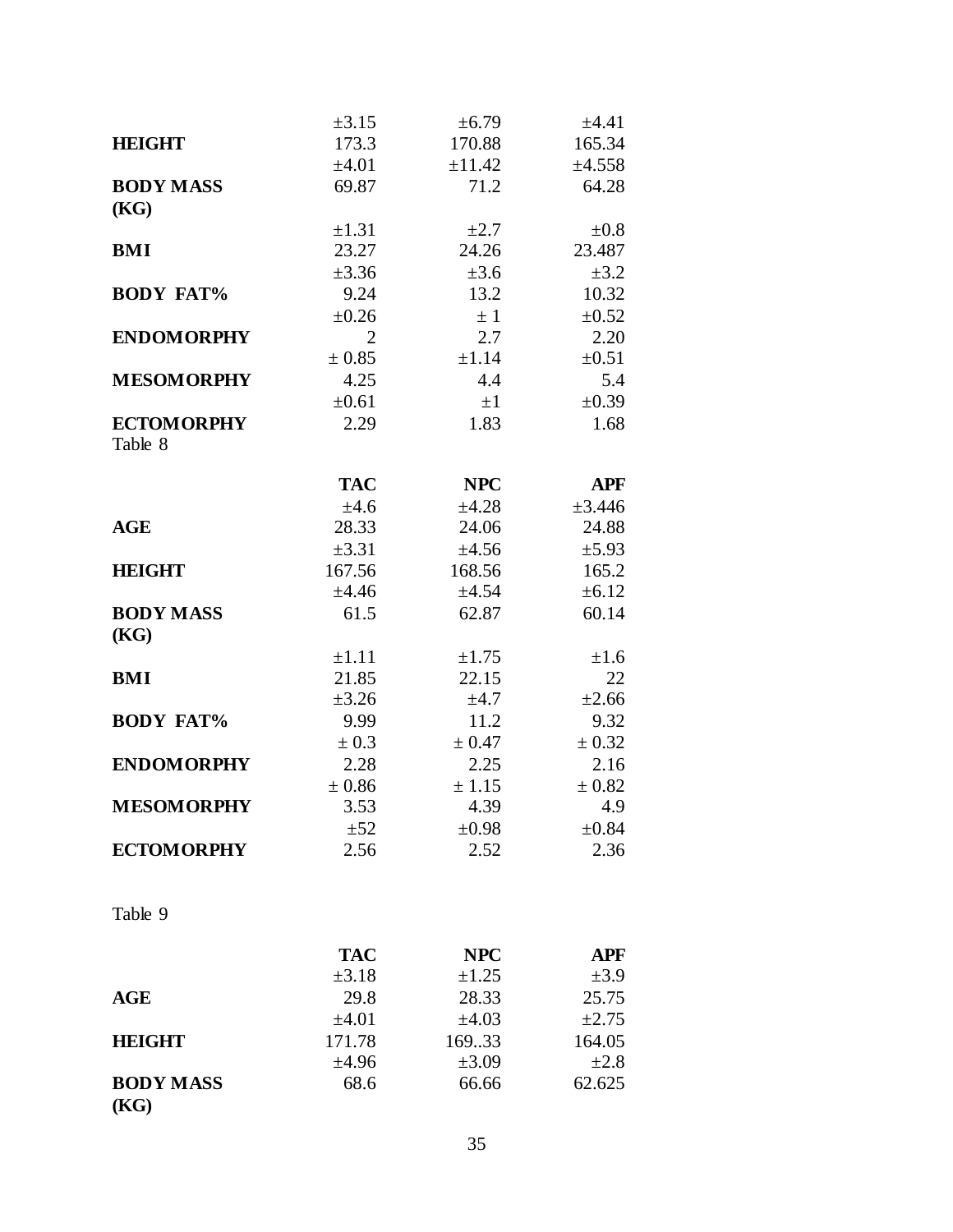|                   | $\pm 1.45$ | $\pm 1.98$ | $\pm 0.55$ |
|-------------------|------------|------------|------------|
| <b>BMI</b>        | 23.24      | 23.4       | 23.258     |
|                   | $\pm 2.6$  | $\pm 5.15$ | ±1.69      |
| <b>BODY FAT%</b>  | 8.24       | 11.47      | 10.98      |
|                   | ± 0.19     | ± 0.71     | ± 0.44     |
| <b>ENDOMORPHY</b> | 1.93       | 2.24       | 2.01       |
|                   | $\pm$ 0.75 | ± 0.98     | ± 0.26     |
| <b>MESOMORPHY</b> | 4.4        | 5.05       | 4.86       |
|                   | $\pm 0.69$ | $\pm 0.99$ | $\pm 0.23$ |
| <b>ECTOMORPHY</b> | 2.2        | 2.06       | 17         |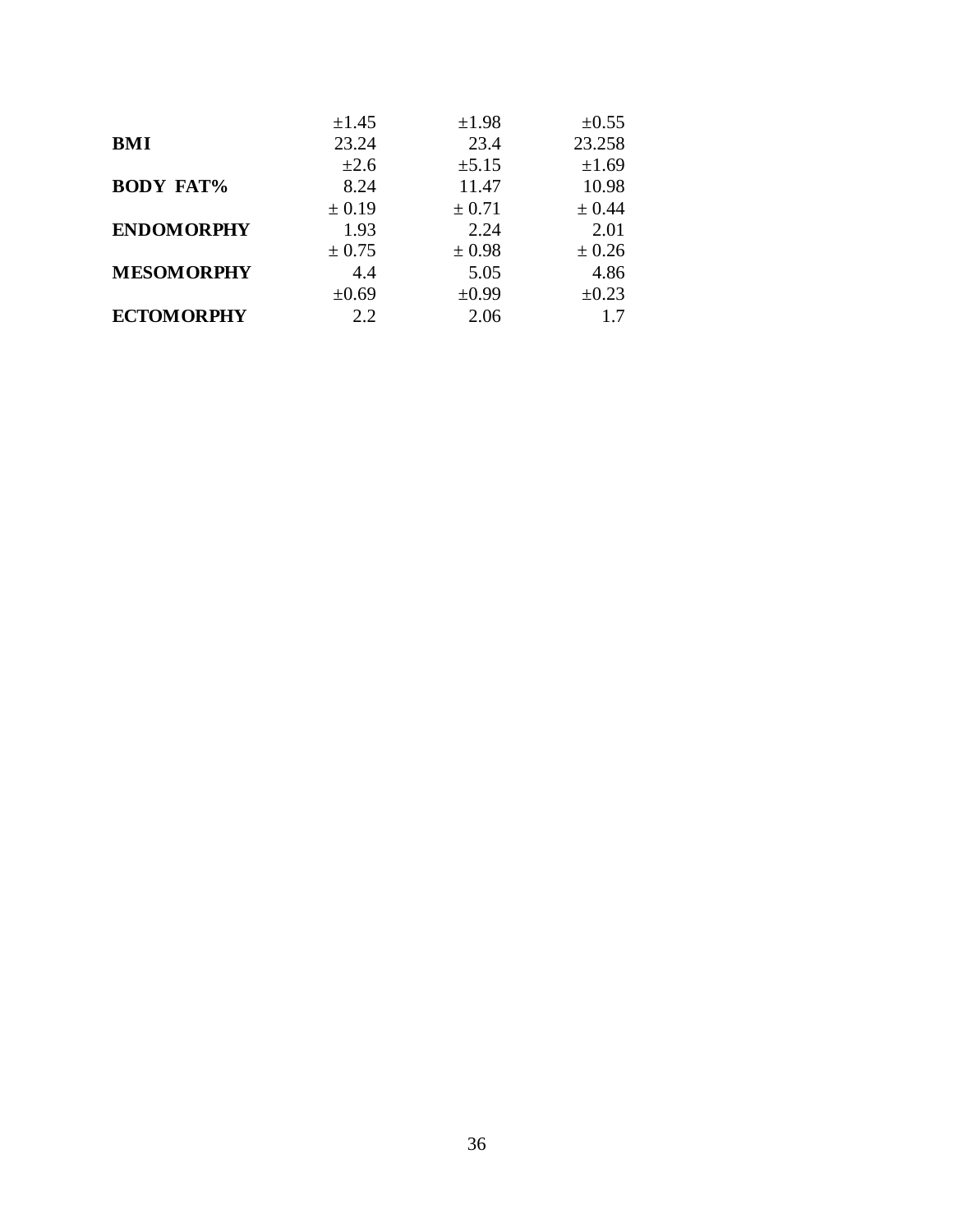#### **BIBLIOGRAPHY**

file:///C:/Users/DELL/AppData/Local/Temp/ijerph-16-02386.pdf

1[.https://www.google.com/search?q=anthropometric+analysis+of+footballers&oq=anthropometr](https://www.google.com/search?q=anthropometric+analysis+of+footballers&oq=anthropometr%20%20%20ic+analysis+of+football&aqs=chrome.1.69i57j33.29970j0j7&sourceid=chrome&ie=UTF-8)  [ic+analysis+of+football&aqs=chrome.1.69i57j33.29970j0j7&sourceid=chrome&ie=UTF-8](https://www.google.com/search?q=anthropometric+analysis+of+footballers&oq=anthropometr%20%20%20ic+analysis+of+football&aqs=chrome.1.69i57j33.29970j0j7&sourceid=chrome&ie=UTF-8)

2 :<https://www.researchgate.net/publication/225300947> Article *in* Malaysian Journal of Nutrition · December 1999

3. Bullen, B. A (1971): Overweight: In Encyclopedia of sports Science and Medicine. The Mac. Millian

Company, New York.

4. Bramwell, J.C. and Ellis, R (1931). Quart. J. Med., pp 24-329.cf Sodhi, H.S. Sports Anthropometry.

Anova Publication, Mohali, Ropar: pp-30.

5. Carer, J.E L. 1970: Somatotype of Athletes-A review. Human Biol., 42:466 cf Sodhi, H.S. Sports

Anthropometry. Anova Publication, Mohali, Ropar: pp-30.

6. Carter, J.E.L., Aubry, S.P. and Sleet, D.A. (1982): Somatotype of Montreal Olmypic Athletes, Physical

Structure of Olypmic Athletes I: Pp. 53-80.

7. Carter, J.E.L., Ross W.D., Aubry, S.P., Hebbelinck, M. & Broms, J. (1982): Kinanthropometry Part I;

Pp: 25-52 (University Park Press, Baltimore).

8. Carter, J.E.L. (1984): Physical Structure of Olympic Ahtletes, Part-II, 18. Medicine and Sports Science.

Karger, Basal; Pp: 3-6.

41

9. Carter, J.E.L. (1984): Skinfold and Body Composition of Olympic Athletes: Kinanthropometry Part II;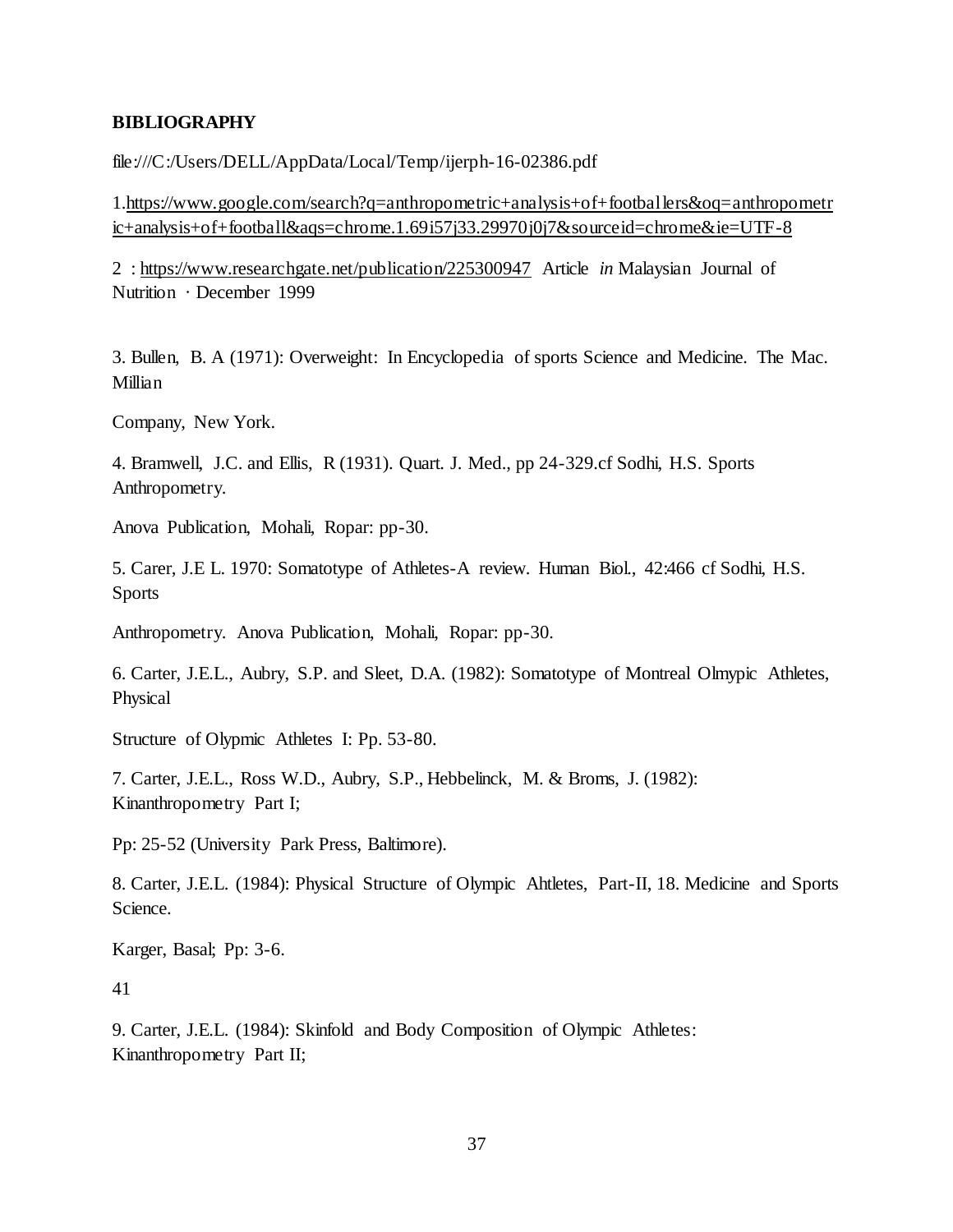Pp: 145-182 (University Park Press, Baltimore).cf Physical Structure of Olympic Ahtletes, Part-II, 18.

Medicine and Sports Science. Karger, Basal.

10. Costill, D.L., Bowers, R. and Kammer, W.F. (1970): Skinfold estimation of body fat among

marathoners., Med. Sci. Sports.2:Pp:93-95.

11. Costill, D.L. (1981): Scientific Approach to Distance Training. Track and Field News. Publication: Pp:

10-40. USA.

12. de Garay, A.L., Levine, L. and Carter, J.E.L. (1974): Genetic and Anthropological Studies of Olympic

Athletes. Academic Press, New York 1974:Pp: 27-36.

13. de Garay, A.L., Levine, L. and Carter, J.E.L. (1974): Genetic and Anthropological Studies of Olympic

Athletes. Academic Press, New York 1974.cf Carter, J.E.L., 1984. Somatotype of Olympic **Athletes** 

from 1984 to1976. Physical Structure of Olympic Athletes, Part II. Medicine and Sports Science.

Karger, Basal. Pp: 80-109

14. De, A.K., Ray, A.S. and Debnath, P.K. (1991): Scientific Anthropometry and Peak Expiratory Flow

Rate in Elite South Asian Athletes. Journal of Sports Medicine and Physical Fitness. 31: Pp: 596- 598.

15. Doxey, G.E.V. (1987): Body Composition –Part –I. Scientific Consideration: National Strength and

Conditioning Association Journal. 9(3): Pp: 12-26.

16. Frederick, E.C. (1976): Estimating Percentage of Body Fat. Track Technique. 61:Pp: 1952.

15. Fleck, S. and Hagerman, G. (1981): Body – Fat Percentage of Elite Athletes. Track Technique. 83,

spring; Pp: 2642-2643.